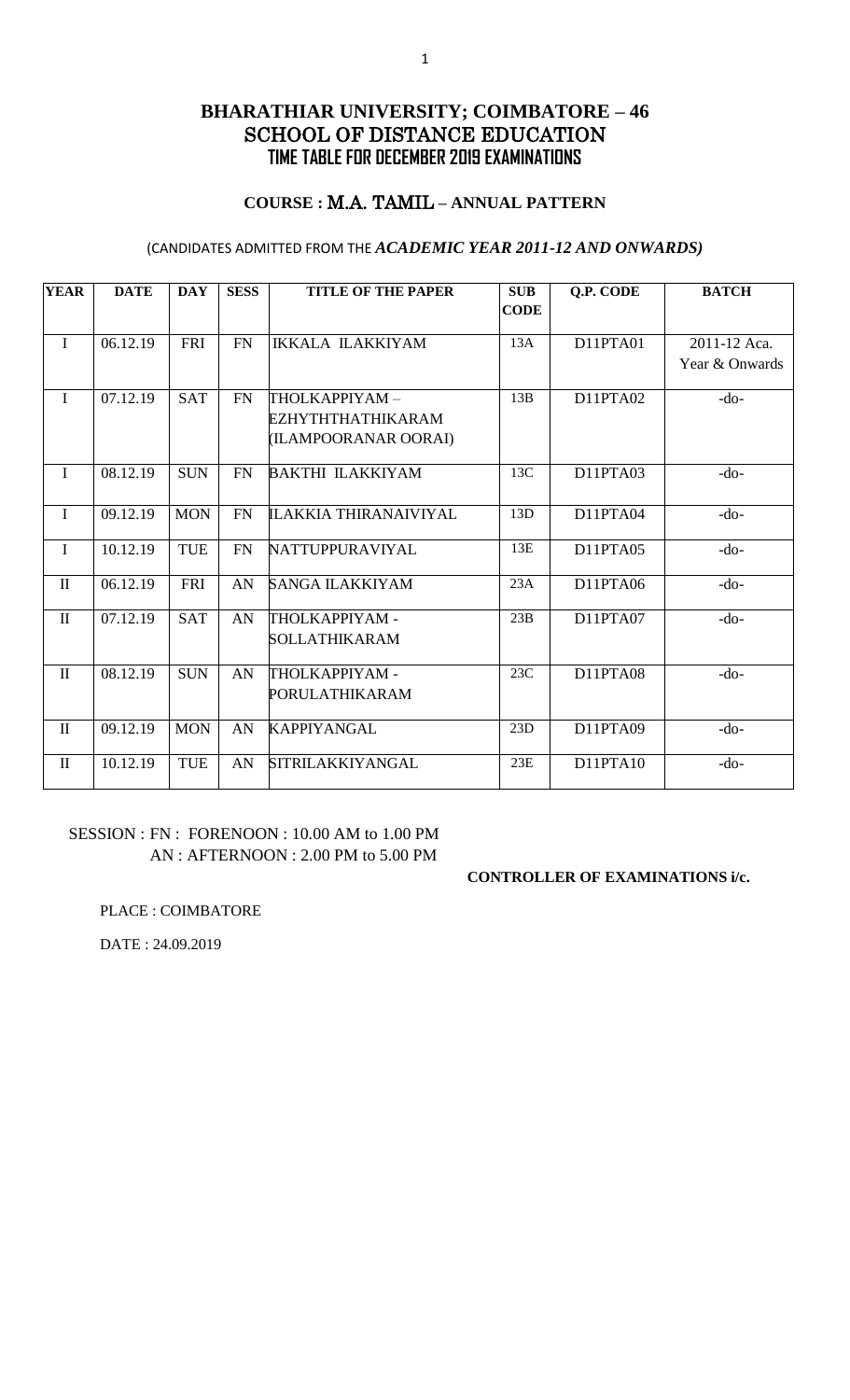## **COURSE :** M.A. ENGLISH LANGUAGE AND LITERATURE **– ANNUAL PATTERN**

| <b>YEAR</b>  | <b>DATE</b> | <b>DAY</b> | <b>SESS</b> | <b>TITLE OF THE PAPER</b>                                       | <b>SUB</b><br><b>CODE</b> | Q.P. CODE | <b>BATCH</b>                    |
|--------------|-------------|------------|-------------|-----------------------------------------------------------------|---------------------------|-----------|---------------------------------|
| $\mathbf I$  | 06.12.19    | <b>FRI</b> | ${\rm FN}$  | <b>BRITISH LITERATURE I (From</b><br>Chaucer to Dryden)         | 13A                       | D07PEN01  | 2007-08<br>Aca. Year<br>onwards |
| $\mathbf I$  | 07.12.19    | <b>SAT</b> | <b>FN</b>   | <b>BRITISH LITERATURE II (Romantic</b><br>age to Modern Period) | 13B                       | D07PEN02  | $-do-$                          |
| $\mathbf I$  | 08.12.19    | <b>SUN</b> | <b>FN</b>   | <b>AMERICAN LITERATURE</b>                                      | 13C                       | D07PEN03  | $-do-$                          |
| $\mathbf I$  | 09.12.19    | <b>MON</b> | <b>FN</b>   | THE ENGLISH LANGUAGE                                            | 13D                       | D07PEN04  | $-do-$                          |
| $\mathbf I$  | 10.12.19    | <b>TUE</b> | <b>FN</b>   | <b>INDIAN WRITING IN ENGLISH</b>                                | 13E                       | D07PEN05  | $-do-$                          |
| $\mathbf{I}$ | 06.12.19    | <b>FRI</b> | AN          | <b>SHAKESPEARE</b>                                              | 23A                       | D07PEN06  | $-do-$                          |
| $\rm II$     | 07.12.19    | <b>SAT</b> | AN          | <b>COMMON WEALTH LITERATURE</b>                                 | 23B                       | D07PEN07  | $-do-$                          |
| $\mathbf{I}$ | 08.12.19    | <b>SUN</b> | AN          | <b>AFRICAN / AFRICAN AMERICAN</b><br><b>ENGLISH STUDIES</b>     | 23C                       | D07PEN08  | $-do-$                          |
| $\mathbf{I}$ | 09.12.19    | <b>MON</b> | AN          | <b>LITERARY THEORY</b>                                          | 23D                       | D07PEN09  | $-do-$                          |
| $\mathbf{I}$ | 10.12.19    | <b>TUE</b> | AN          | <b>METHODS OF TEACHING ENGLISH</b>                              | 23E                       | D07PEN10  | $-do-$                          |

### ( CANDIDATES ADMITTED FROM THE *ACADEMIC YEAR 2007-08 ONWARDS)*

### SESSION : FN : FORENOON : 10.00 AM to 1.00 PM AN : AFTERNOON : 2.00 PM to 5.00 PM

#### **CONTROLLER OF EXAMINATIONS i/c.**

PLACE : COIMBATORE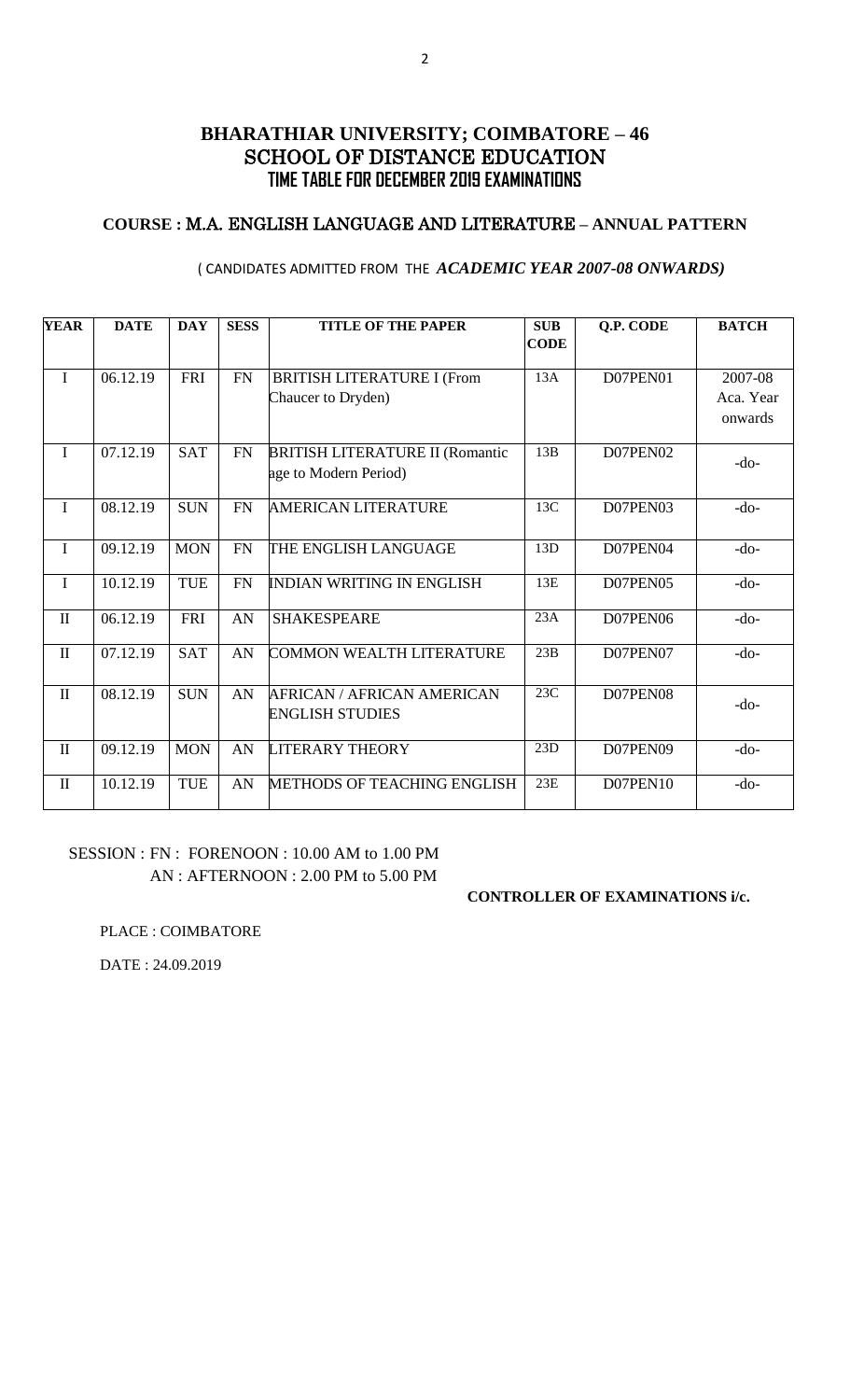### **COURSE :** M.A. HISTORY **- ANNUAL PATTERN**

### (CANDIDATES ADMITTED FROM THE *ACADEMIC YEAR 2011-12 and ONWARDS)*

| <b>YEAR</b>  | <b>DATE</b> | <b>DAY</b> | <b>SESS</b> | <b>TITLE OF THE PAPER</b>                                                      | <b>SUB</b><br><b>CODE</b> | Q.P.<br><b>CODE</b> | <b>BATCH</b>                   |
|--------------|-------------|------------|-------------|--------------------------------------------------------------------------------|---------------------------|---------------------|--------------------------------|
| $\mathbf I$  | 06.12.19    | <b>FRI</b> | FN          | HISTORY OF INDIA UP TO 1206 A.D                                                | 13A                       | D11MHI01            | 2011-12 Aca.<br>Year & Onwards |
| $\mathbf I$  | 07.12.19    | <b>SAT</b> | FN          | HISTORY OF THE DELHI SULTANATE<br>FROM A.D 1206 to A.D 1707                    | 13B                       | D11MHI02            | $-do-$                         |
| $\mathbf I$  | 08.12.19    | <b>SUN</b> | <b>FN</b>   | <b>HISTORY OF BRITISH</b><br>ADMINISTRATION FROM 1757 to 1947<br>A.D           | 13C                       | D11MHI03            | $-do-$                         |
| $\mathbf I$  | 09.12.19    | <b>MON</b> | FN          | CONSTITUTIONAL HISTORY OF INDIA<br>FROM A.D 1773 to A.D 1950                   | 13D                       | D11MHI04            | $-do-$                         |
| $\mathbf I$  | 10.12.19    | <b>TUE</b> | <b>FN</b>   | HISTORY OF TAMILNADU UP to 1336<br>A.D                                         | 13E                       | D11MHI05            | $-do-$                         |
| $\rm II$     | 06.12.19    | <b>FRI</b> | AN          | HISTORY OF EUROPE FROM 1789 to<br>1945 A.D                                     | 23A                       | D11MHI06            | $-do-$                         |
| $\mathbf{I}$ | 07.12.19    | <b>SAT</b> | AN          | <b>INTERNATIONAL RELATIONS &amp;</b><br>DIPLOMACY FROM A.D 1914 to A.D<br>1991 | 23B                       | D11MHI07            | $-do-$                         |
| $\mathbf{I}$ | 08.12.19    | <b>SUN</b> | AN          | HISTORY OF U.S.A. FROM A.D 1865 to<br>1974                                     | 23C                       | D11MHI08            | $-do-$                         |
| $\mathbf{I}$ | 09.12.19    | <b>MON</b> | AN          | HISTORY OF THE FAR EAST FROM<br>A.D 1800 to A.D 1965                           | 23D                       | D11MHI09            | $-do-$                         |
| $\mathbf{I}$ | 10.12.19    | <b>TUE</b> | AN          | <b>HISTORIOGRAPHY</b>                                                          | 23E                       | D11MHI10            | $-do-$                         |

## SESSION : FN : FORENOON : 10.00 AM to 1.00 PM AN : AFTERNOON : 2.00 PM to 5.00 PM

### **CONTROLLER OF EXAMINATIONS i/c.**

PLACE : COIMBATORE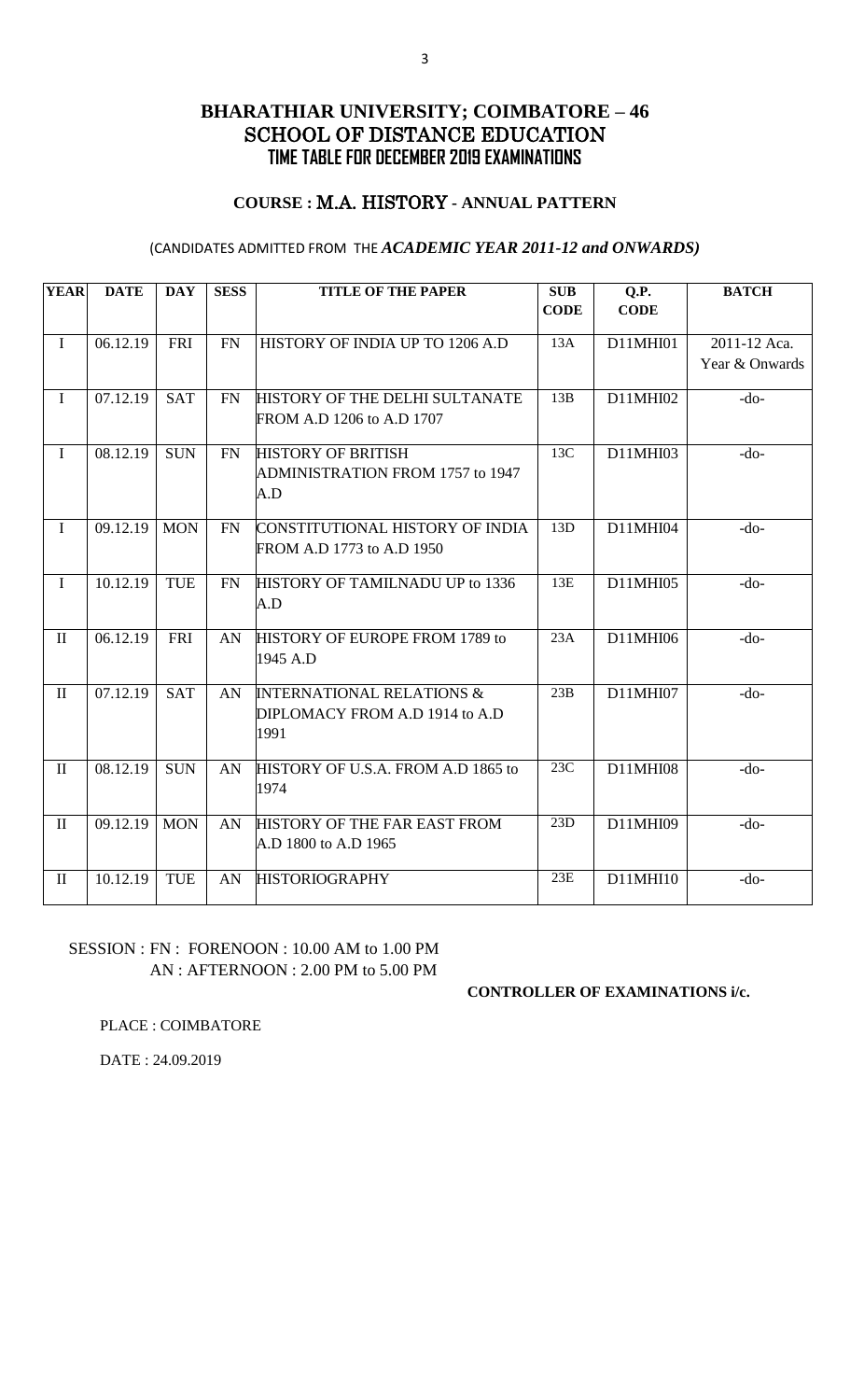## **COURSE :** M.A. ECONOMICS **– ANNUAL PATTERN**

### (CANDIDATES ADMITTED FROM THE *ACADEMIC YEAR 2011-12 and ONWARDS)*

| <b>YEAR</b>  | <b>DATE</b> | <b>DAY</b> | <b>SESS</b> | <b>TITLE OF THE PAPER</b>                              | <b>SUB</b>  | <b>Q.P. CODE</b> | <b>BATCH</b>   |
|--------------|-------------|------------|-------------|--------------------------------------------------------|-------------|------------------|----------------|
|              |             |            |             |                                                        | <b>CODE</b> |                  |                |
| $\mathbf I$  | 06.12.19    | <b>FRI</b> | <b>FN</b>   | <b>MICRO ECONOMICS</b>                                 | 13A         | D11MEC01         | 2011-12 Aca.   |
|              |             |            |             |                                                        |             |                  | Year & Onwards |
| $\mathbf I$  | 07.12.19    | <b>SAT</b> | <b>FN</b>   | <b>MACRO ECONOMICS AND</b>                             | 13B         | D11MEC02         | $-do-$         |
|              |             |            |             | <b>MONETARY POLICIES</b>                               |             |                  |                |
| $\bf{I}$     | 08.12.19    | <b>SUN</b> | FN          | PUBLIC ECONOMICS                                       | 13C         | D11MEC03         | $-do-$         |
| $\mathbf I$  | 09.12.19    | <b>MON</b> | <b>FN</b>   | <b>INTERNATIONAL TRADE</b>                             | 13D         | D11MEC04         | $-do-$         |
| $\mathbf I$  | 10.12.19    | <b>TUE</b> | <b>FN</b>   | <b>INDIAN ECONOMY</b>                                  | 13E         | D11MEC05         | $-do-$         |
| $\rm II$     | 06.12.19    | <b>FRI</b> | AN          | <b>AGRICULTURAL ECONOMICS</b>                          | 23A         | D11MEC06         | $-do-$         |
| $\rm II$     | 07.12.19    | <b>SAT</b> | AN          | <b>INDUSTRIAL ECONOMICS</b>                            | 23B         | D11MEC07         | $-do-$         |
| $\mathbf{I}$ | 08.12.19    | <b>SUN</b> | AN          | <b>RESEARCH METHODOLOGY &amp;</b><br><b>STATISTICS</b> | 23C         | D11MEC08         | $-do-$         |
| $\rm II$     | 09.12.19    | <b>MON</b> | AN          | <b>HUMAN RESOURCE DEVELOPMENT</b>                      | 23D         | D11MEC09         | $-do-$         |
| $\mathbf{I}$ | 10.12.19    | <b>TUE</b> | AN          | <b>ENVIRONMENTAL ECONOMICS</b>                         | 23E         | D11MEC10         | $-do-$         |

## SESSION : FN : FORENOON : 10.00 AM to 1.00 PM AN : AFTERNOON : 2.00 PM to 5.00 PM

### **CONTROLLER OF EXAMINATIONS i/c.**

PLACE : COIMBATORE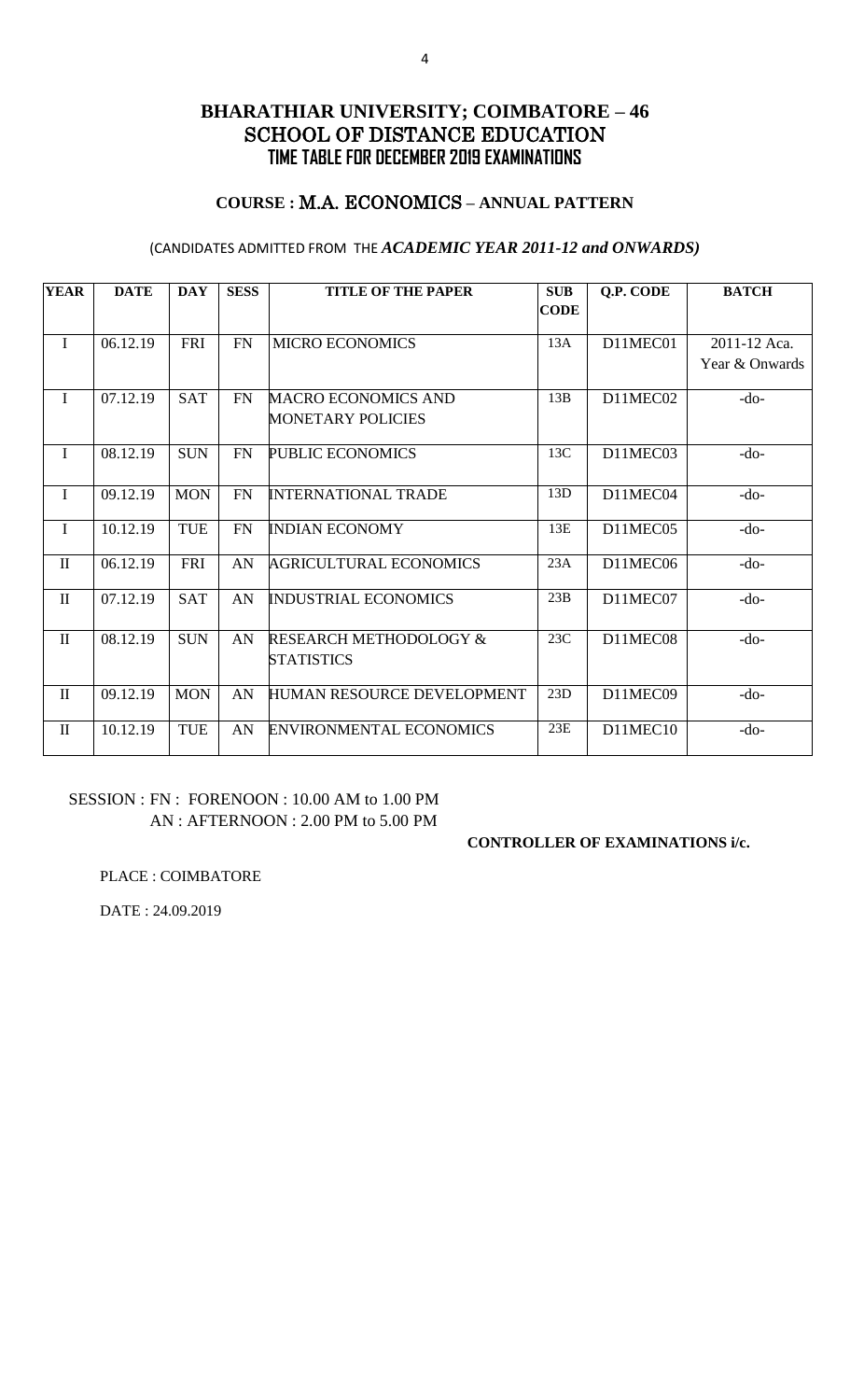## **COURSE :** M.A. JOURNALISM & MASS COMMUNICATION **– ANNUAL PATTERN**

#### ( CANDIDATES ADMITTED FROM THE *ACADEMIC YEAR 2007-08 ONWARDS)*

| <b>YEAR</b>  | <b>DATE</b> | <b>DAY</b> | <b>SESS</b> | <b>TITLE OF THE PAPER</b>                     | <b>SUB</b>  | <b>Q.P. CODE</b> | <b>BATCH</b>        |
|--------------|-------------|------------|-------------|-----------------------------------------------|-------------|------------------|---------------------|
|              |             |            |             |                                               | <b>CODE</b> |                  |                     |
| $\bf{I}$     | 06.12.19    | FRI        | FN          | <b>INTRODUCTION TO</b>                        | 13A         | D07JMC01         | 2007-08 Aca.        |
|              |             |            |             | <b>COMMUNICATION</b>                          |             |                  | <b>Year Onwards</b> |
| $\mathbf I$  | 07.12.19    | <b>SAT</b> | FN          | <b>REPORTING</b>                              | 13B         | <b>D07JMC02</b>  | $-do-$              |
| $\mathbf I$  | 08.12.19    | <b>SUN</b> | FN          | <b>EDITING</b>                                | 13C         | <b>D07JMC03</b>  | $-do-$              |
| $\mathbf I$  | 09.12.19    | <b>MON</b> | FN          | MEDIA HISTORY – LAWS &<br><b>ETHICS</b>       | 13D         | <b>D07JMC04</b>  | $-do-$              |
| $\mathbf I$  | 10.12.19    | <b>TUE</b> | <b>FN</b>   | <b>BROADCAST JOURNALISM</b>                   | 13E         | <b>D07JMC05</b>  | $-do-$              |
| $\mathbf{I}$ | 06.12.19    | FRI        | AN          | THEORIES OF COMMUNICATION                     | 23A         | <b>D07JMC06</b>  | $-do-$              |
| $\mathbf{I}$ | 07.12.19    | <b>SAT</b> | AN          | <b>DEVELOPMENT</b>                            | 23B         | <b>D07JMC07</b>  | $-do-$              |
|              |             |            |             | COMMUNICATION                                 |             |                  |                     |
| $\mathbf{I}$ | 08.12.19    | <b>SUN</b> | AN          | <b>MARKETING COMMUNICATION</b>                | 23C         | <b>D07JMC08</b>  | $-do-$              |
| $\mathbf{I}$ | 09.12.19    | <b>MON</b> | AN          | <b>PRINT PRODUCTION</b>                       | 23D         | <b>D07JMC09</b>  | $-do-$              |
|              |             |            |             | <b>TECHNOLOGIES</b>                           |             |                  |                     |
| $\mathbf{I}$ | 10.12.19    | <b>TUE</b> | AN          | <b>FILM STUDIES AND</b><br><b>PHOTOGRAPHY</b> | 23E         | <b>D07JMC10</b>  | $-do-$              |

### SESSION : FN : FORENOON : 10.00 AM to 1.00 PM AN : AFTERNOON : 2.00 PM to 5.00 PM

#### **CONTROLLER OF EXAMINATIONS i/c.**

PLACE : COIMBATORE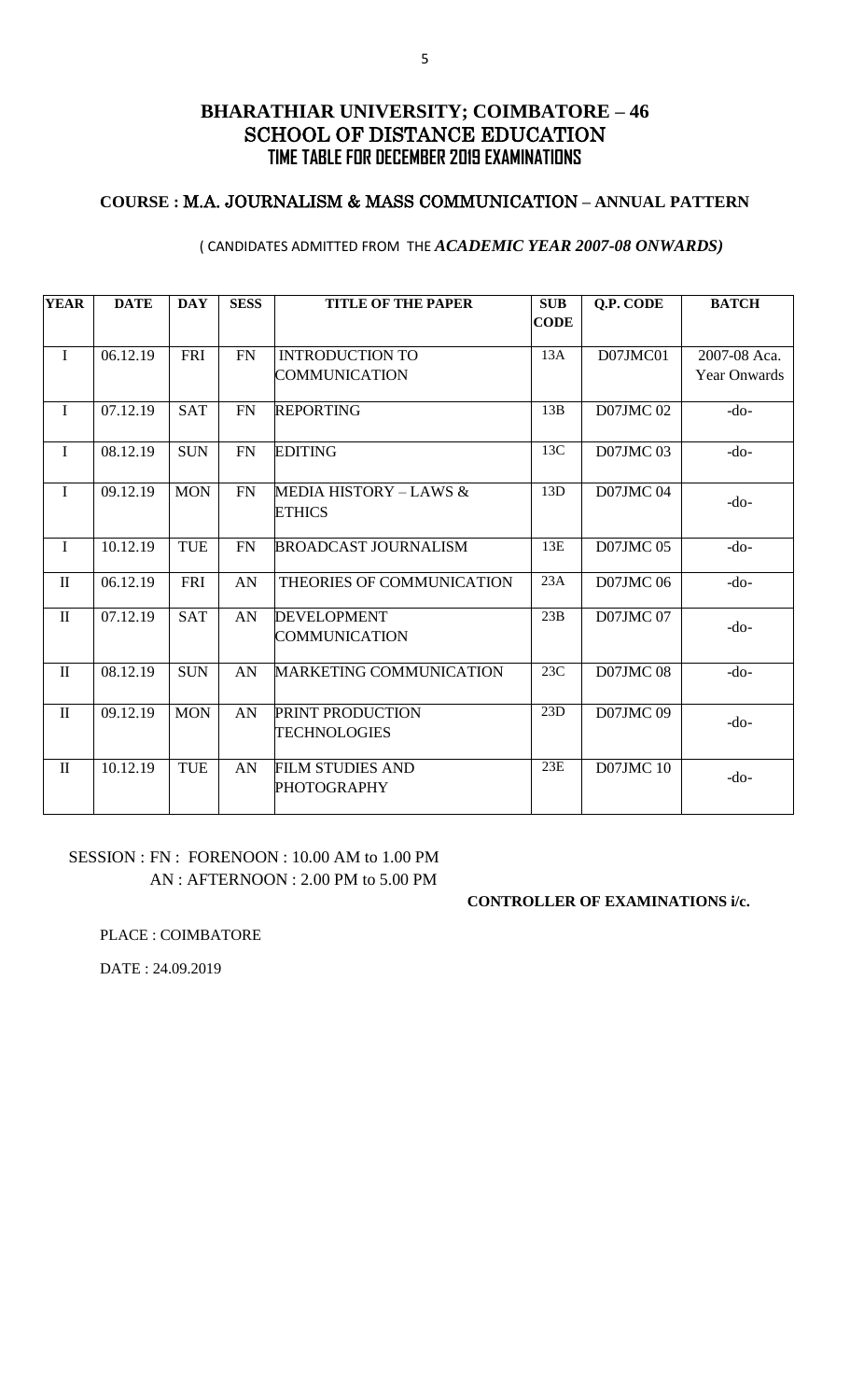## **COURSE :** M.A. CRIMINOLOGY & POLICE ADMINISTRATION **– ANNUAL PATTERN**

#### (CANDIDATES ADMITTED FROM THE *ACADEMIC YEAR 2007-08 ONWARDS)*

| <b>YEAR</b>  | <b>DATE</b> | <b>DAY</b> | <b>SESS</b> | <b>TITLE OF THE PAPER</b>                            | <b>SUB</b><br><b>CODE</b> | Q.P.<br><b>CODE</b> | <b>BATCH</b> |
|--------------|-------------|------------|-------------|------------------------------------------------------|---------------------------|---------------------|--------------|
| $\mathbf I$  | 06.12.19    | <b>FRI</b> | <b>FN</b>   | PRINCIPLES OF POLICE                                 | 13A                       | D07CPA01            | 2007-08 Aca. |
|              |             |            |             | <b>ADMINISTRATION</b>                                |                           |                     | Year onwards |
| $\mathbf I$  | 07.12.19    | <b>SAT</b> | <b>FN</b>   | <b>INDIAN ADMINISTRATIVE SYSTEM</b>                  | 13B                       | D07CPA02            | $-do-$       |
| $\mathbf I$  | 08.12.19    | <b>SUN</b> | FN          | CRIMINOLOGY – AN<br><b>INTRODUCTION</b>              | 13C                       | D07CPA03            | $-do-$       |
| $\mathbf I$  | 09.12.19    | <b>MON</b> | <b>FN</b>   | <b>LAW OF CRIMES</b>                                 | 13D                       | D07CPA04            | $-do-$       |
| $\mathbf I$  | 10.12.19    | TUE        | FN          | POLICE PERSONNEL<br><b>ADMINISTRATION</b>            | 13E                       | D07CPA05            | $-do-$       |
| $\mathbf{I}$ | 06.12.19    | <b>FRI</b> | AN          | <b>CRIMINAL PROCEDURE AND</b><br><b>EVIDENCE ACT</b> | 23A                       | D07CPA06            | $-do-$       |
| $\mathbf{I}$ | 07.12.19    | <b>SAT</b> | AN          | PENOLOGY AND CORRECTIONAL<br><b>ADMINISTRATION</b>   | 23B                       | D07CPA07            | $-do-$       |
| $\mathbf{I}$ | 08.12.19    | <b>SUN</b> | AN          | PREVENTION OF CRIME AND<br>DELINQUENCY               | 23C                       | D07CPA08            | $-do-$       |
| $\mathbf{I}$ | 09.12.19    | <b>MON</b> | AN          | PSYCHOLOGY OF CRIME AND<br><b>DELINQUENCY</b>        | 23D                       | D07CPA09            | $-do-$       |
| $\mathbf{I}$ | 10.12.19    | <b>TUE</b> | AN          | <b>VICTIMOLOGY</b>                                   | 23E                       | D07CPA10            | $-do-$       |

## SESSION : FN : FORENOON : 10.00 AM to 1.00 PM AN : AFTERNOON : 2.00 PM to 5.00 PM

#### **CONTROLLER OF EXAMINATIONS i/c.**

PLACE : COIMBATORE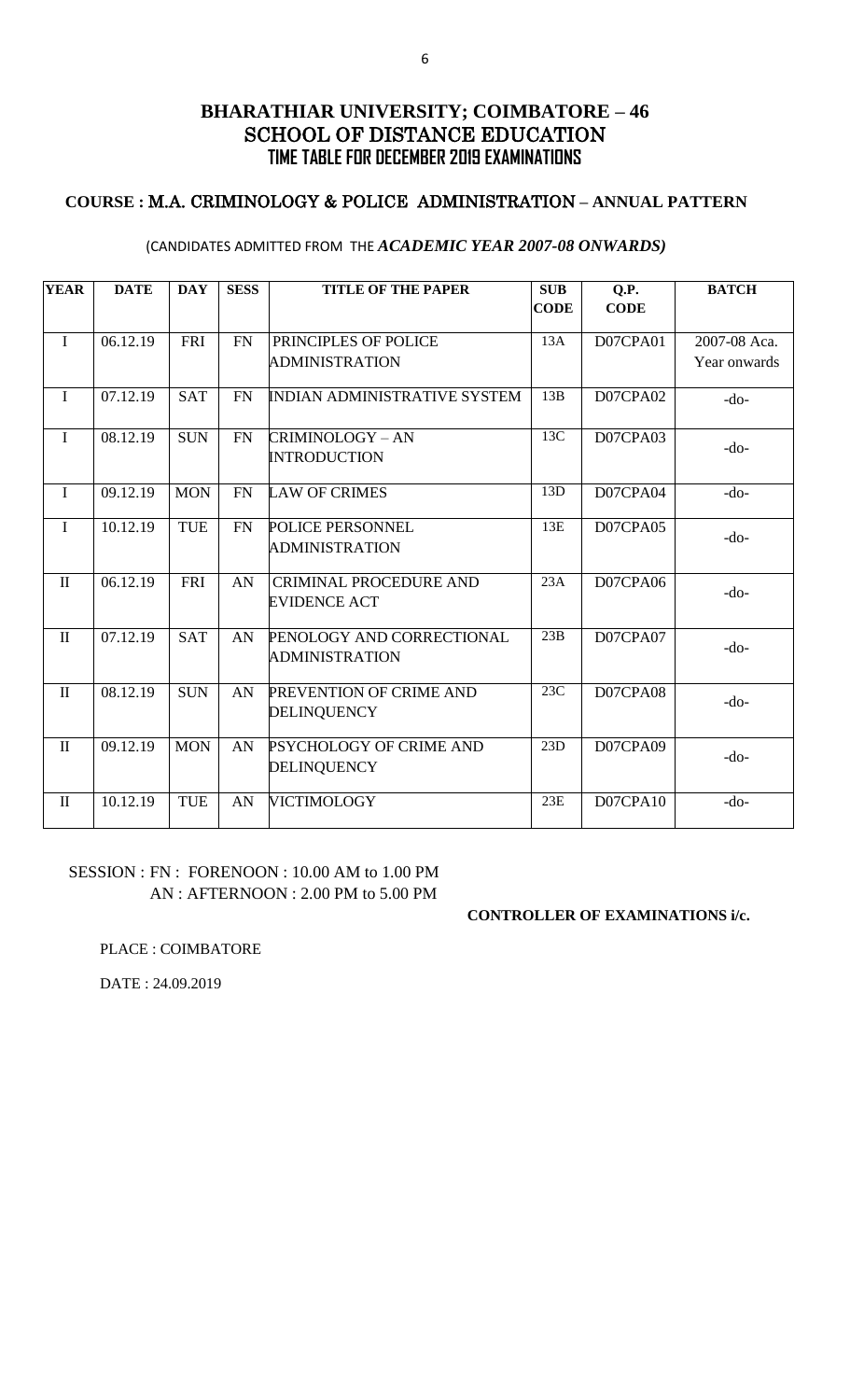## **COURSE :** M.A. POLITICAL SCIENCE & PUBLIC ADMINISTRATION – **ANNUAL PATTERN**

#### ( CANDIDATES ADMITTED FROM THE *ACADEMIC YEAR 2007-08 ONWARDS)*

| <b>YEAR</b>  | <b>DATE</b> | <b>DAY</b> | <b>SESS</b> | <b>TITLE OF THE PAPER</b>                     | <b>SUB</b><br><b>CODE</b> | Q.P.<br><b>CODE</b> | <b>BATCH</b>        |
|--------------|-------------|------------|-------------|-----------------------------------------------|---------------------------|---------------------|---------------------|
| $\mathbf{I}$ | 06.12.19    | <b>FRI</b> | <b>FN</b>   | PRINCIPLES OF POLITICAL                       | 13A                       | D07PPA01            | 2007-08 Aca.        |
|              |             |            |             | <b>SCIENCE</b>                                |                           |                     | <b>Year Onwards</b> |
| $\mathbf I$  | 07.12.19    | <b>SAT</b> | <b>FN</b>   | <b>INDIAN POLITICAL SYSTEM</b>                | 13B                       | <b>D07PPA 02</b>    | $-do-$              |
| $\mathbf{I}$ | 08.12.19    | <b>SUN</b> | FN          | POLITICAL THOUGHT (EASTERN<br>& WESTERN)      | 13C                       | <b>D07PPA 03</b>    | $-do-$              |
| $\mathbf{I}$ | 09.12.19    | <b>MON</b> | FN          | PRINCIPLES OF PUBLIC<br><b>ADMINISTRATION</b> | 13D                       | <b>D07PPA 04</b>    | $-do-$              |
| $\mathbf{I}$ | 10.12.19    | <b>TUE</b> | <b>FN</b>   | <b>ADMINISTRATIVE THINKERS</b>                | 13E                       | <b>D07PPA 05</b>    | $-do-$              |
| $\mathbf{I}$ | 06.12.19    | <b>FRI</b> | AN          | PUBLIC POLICY ANALYSIS                        | 23A                       | <b>D07PPA 06</b>    | $-do-$              |
| $\mathbf{I}$ | 07.12.19    | <b>SAT</b> | AN          | MODERN POLITICAL THEORY                       | 23B                       | <b>D07PPA 07</b>    | $-do-$              |
| $\mathbf{I}$ | 08.12.19    | <b>SUN</b> | AN          | <b>DEVELOPMENT</b><br><b>ADMINISTRATION</b>   | 23C                       | <b>D07PPA 08</b>    | $-do-$              |
| $\mathbf{I}$ | 09.12.19    | <b>MON</b> | AN          | PERSONNEL ADMINISTRATION                      | 23D                       | <b>D07PPA 09</b>    | $-do-$              |
| $\mathbf{I}$ | 10.12.19    | <b>TUE</b> | AN          | <b>FINANCIAL ADMINISTRATION</b>               | 23E                       | <b>D07PPA 10</b>    | $-do-$              |

## SESSION : FN : FORENOON : 10.00 AM to 1.00 PM AN : AFTERNOON : 2.00 PM to 5.00 PM

#### **CONTROLLER OF EXAMINATIONS i/c.**

#### PLACE : COIMBATORE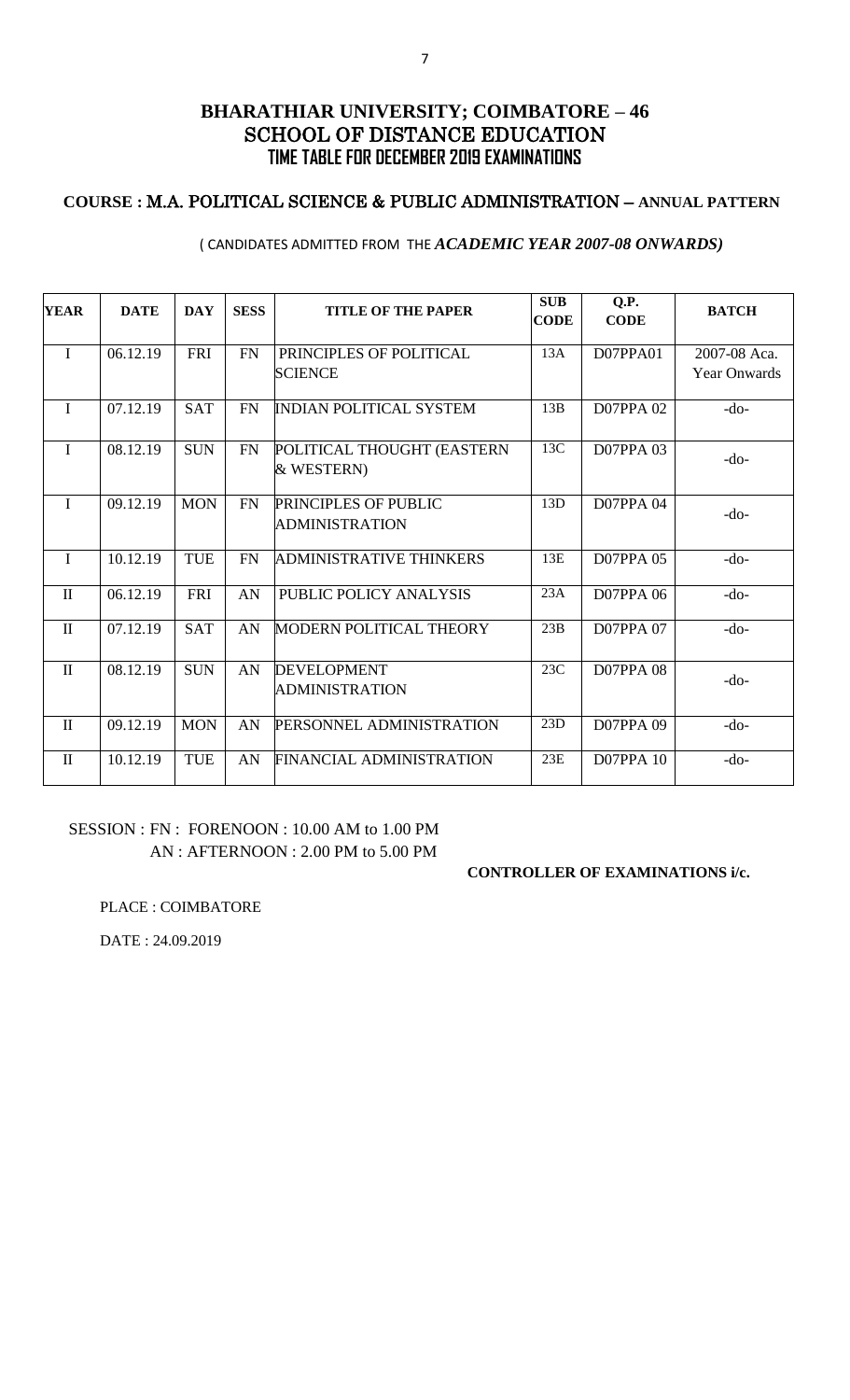## **COURSE :** M.COM. **– ANNUAL PATTERN**

### (CANDIDATES ADMITTED FROM THE *ACADEMIC YEAR 2007-08 ONWARDS)*

| <b>YEAR</b>  | <b>DATE</b> | <b>DAY</b> | <b>SESS</b> | <b>TITLE OF THE PAPER</b>                           | <b>SUB</b>  | <b>Q.P. CODE</b> | <b>BATCH</b>                        |
|--------------|-------------|------------|-------------|-----------------------------------------------------|-------------|------------------|-------------------------------------|
|              |             |            |             |                                                     | <b>CODE</b> |                  |                                     |
| $\mathbf I$  | 06.12.19    | <b>FRI</b> | <b>FN</b>   | <b>CORPORATE ACCOUNTING</b>                         | 13A         | D07PMC01         | 2007-08 Aca.<br><b>Year Onwards</b> |
| $\mathbf I$  | 07.12.19    | <b>SAT</b> | <b>FN</b>   | MARKETING MANAGEMENT                                | 13B         | D07PMC02         | $-do-$                              |
| $\mathbf I$  | 08.12.19    | <b>SUN</b> | <b>FN</b>   | <b>INFORMATION TECHNOLOGY IN</b><br><b>BUSINESS</b> | 13C         | D07PMC03         | $-do-$                              |
| I            | 09.12.19    | <b>MON</b> | <b>FN</b>   | <b>COST AND MANAGEMENT</b><br><b>ACCOUNTING</b>     | 13D         | D07PMC04         | $-do-$                              |
| $\mathbf I$  | 10.12.19    | <b>TUE</b> | FN          | <b>HUMAN RESOURCE</b><br><b>MANAGEMENT</b>          | 13E         | D07PMC05         | $-do-$                              |
| $\mathbf{I}$ | 06.12.19    | <b>FRI</b> | AN          | <b>INTERNET AND E-COMMERCE</b>                      | 23A         | D07PMC06         | $-do-$                              |
| $\rm II$     | 07.12.19    | <b>SAT</b> | AN          | FINANCIAL AND INVESTMENT<br><b>MANAGEMENT</b>       | 23B         | D07PMC07         | $-do-$                              |
| $\mathbf{I}$ | 08.12.19    | <b>SUN</b> | AN          | <b>BUSINESS ENVIRONMENT</b>                         | 23C         | D07PMC08         | $-do-$                              |
| $\mathbf{I}$ | 09.12.19    | <b>MON</b> | AN          | <b>DIRECT TAXES</b>                                 | 23D         | D07PMC09         | $-do-$                              |
| $\rm II$     | 10.12.19    | <b>TUE</b> | AN          | <b>INTERNATIONAL BUSINESS</b>                       | 23E         | D07PMC10         | $-do-$                              |

### SESSION : FN : FORENOON : 10.00 AM to 1.00 PM AN : AFTERNOON : 2.00 PM to 5.00 PM

#### **CONTROLLER OF EXAMINATIONS i/c.**

PLACE : COIMBATORE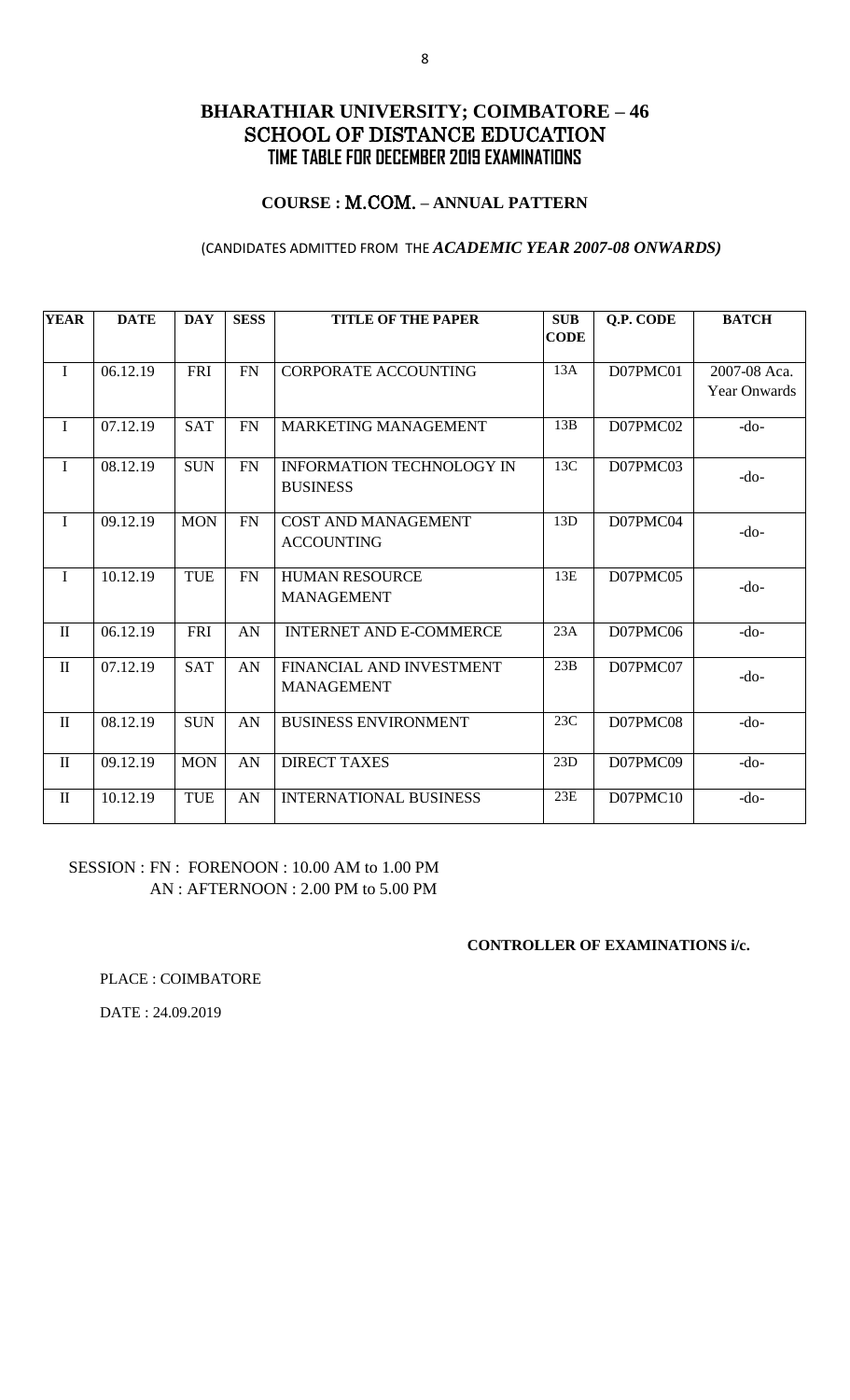## **COURSE :** M.COM. (COMPUTER APPLICATIONS) **– ANNUAL PATTERN**

### (CANDIDATES ADMITTED FROM THE *ACADEMIC YEAR 2007-08 ONWARDS)*

| <b>YEAR</b>  | <b>DATE</b> | <b>DAY</b> | <b>SESS</b> | <b>TITLE OF THE PAPER</b>   | <b>SUB</b>  | Q.P. CODE | <b>BATCH</b>        |
|--------------|-------------|------------|-------------|-----------------------------|-------------|-----------|---------------------|
|              |             |            |             |                             | <b>CODE</b> |           |                     |
| I            | 06.12.19    | <b>FRI</b> | <b>FN</b>   | <b>MANAGERIAL ECONOMICS</b> | 13A         | D07PMCA01 | 2007-08 Aca.        |
|              |             |            |             |                             |             |           | <b>Year Onwards</b> |
| T            | 07.12.19    | <b>SAT</b> | FN          | <b>COST AND MANAGEMENT</b>  | 13B         | D07PMCA02 | $-do-$              |
|              |             |            |             | <b>ACCOUNTING</b>           |             |           |                     |
| I            | 08.12.19    | <b>SUN</b> | <b>FN</b>   | DATABASE MANAGEMENT         | 13C         | D07PMCA03 | $-do-$              |
|              |             |            |             | <b>SYSTEM</b>               |             |           |                     |
| I            | 09.12.19    | <b>MON</b> | <b>FN</b>   | <b>OBJECT ORIENTED</b>      | 13D         | D07PMCA04 | -do-                |
|              |             |            |             | PROGRAMMING WITH C++        |             |           |                     |
| $\mathbf{I}$ | 06.12.19    | <b>FRI</b> | AN          | MARKETING MANAGEMENT        | 23A         | D07PMCA05 | $-do-$              |
| $\mathbf{I}$ | 07.12.19    | <b>SAT</b> | AN          | <b>E-COMMERCE</b>           | 23C         | D07PMCA07 | $-do-$              |
|              |             |            |             |                             |             |           |                     |
| $\mathbf{I}$ | 08.12.19    | <b>SUN</b> | AN          | FINANCIAL AND INVESTMENT    | 23B         | D07PMCA06 | -do-                |
|              |             |            |             | <b>MANAGEMENT</b>           |             |           |                     |
| $\mathbf{I}$ | 09.12.19    | <b>MON</b> | AN          | <b>VISUAL BASIC</b>         | 23D         | D07PMCA08 | $-do-$              |
|              |             |            |             |                             |             |           |                     |

## SESSION : FN : FORENOON : 10.00 AM to 1.00 PM AN : AFTERNOON : 2.00 PM to 5.00 PM

#### **CONTROLLER OF EXAMINATIONS i/c.**

PLACE : COIMBATORE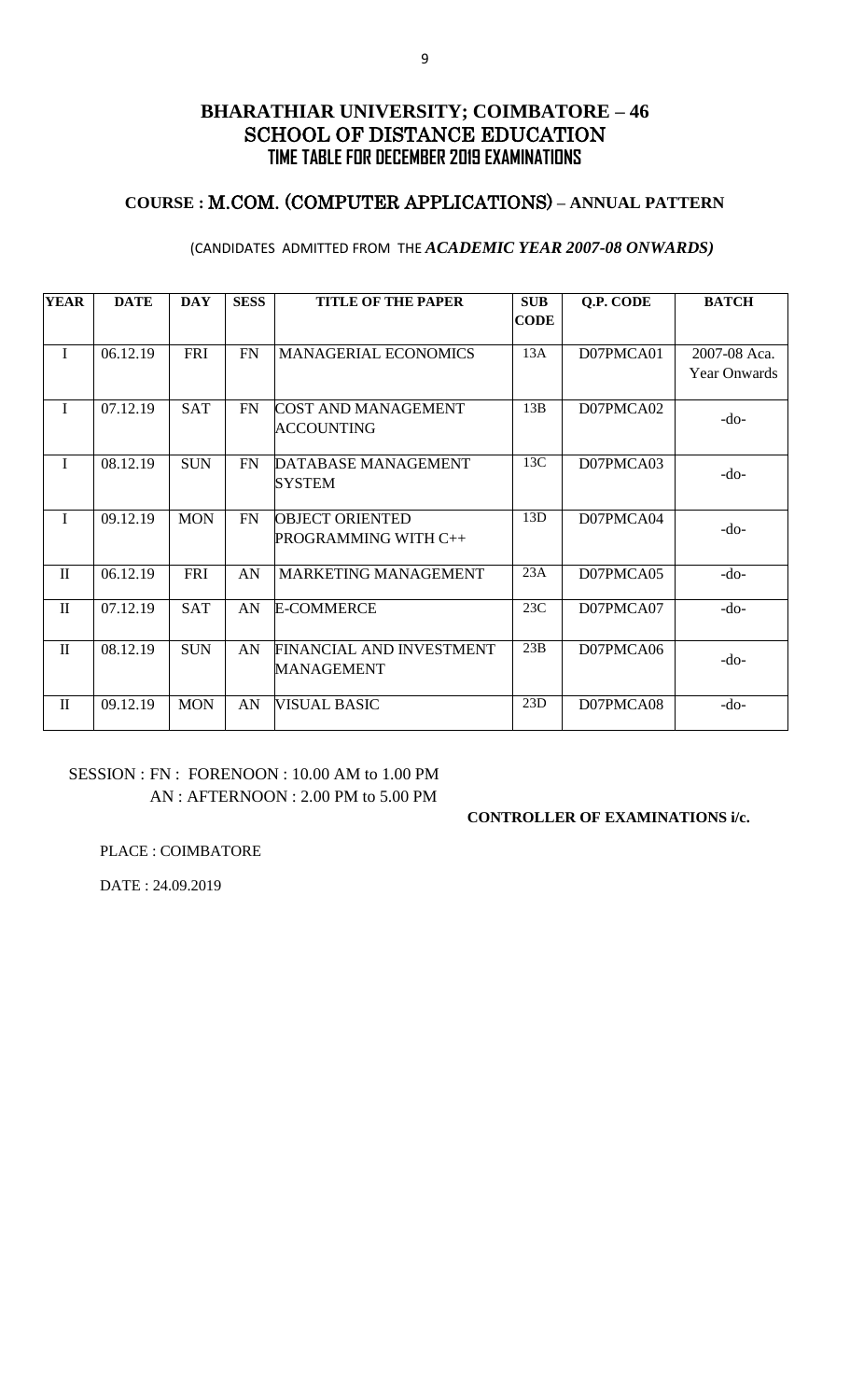## **COURSE :** M.S.W (MASTER OF SOCIAL WORK) **– ANNUAL PATTERN**

#### (CANDIDATES ADMITTED FROM THE *ACADEMIC YEAR 2009-10 ONWARDS)*

| <b>YEAR</b>  | <b>DATE</b> | <b>DAY</b> | <b>SESS</b> | <b>TITLE OF THE PAPER</b>                                                                            | <b>SUB</b><br><b>CODE</b> | <b>Q.P. CODE</b> | <b>BATCH</b>                        |
|--------------|-------------|------------|-------------|------------------------------------------------------------------------------------------------------|---------------------------|------------------|-------------------------------------|
| $\mathbf I$  | 06.12.19    | <b>FRI</b> | <b>FN</b>   | <b>INTRODUCTION TO SOCIAL WORK</b>                                                                   | 13A                       | D09MSW01         | 2009-10 Aca.<br><b>Year Onwards</b> |
| $\mathbf I$  | 07.12.19    | <b>SAT</b> | <b>FN</b>   | <b>SOCIAL CASE WORK AND SOCIAL</b><br><b>GROUP WORK</b>                                              | 13B                       | D09MSW02         | $-do-$                              |
| $\mathbf I$  | 08.12.19    | <b>SUN</b> | FN          | SOCIOLOGY FOR SOCIAL WORK<br><b>PRACTICE</b>                                                         | 13C                       | D09MSW03         | $-do-$                              |
| $\mathbf I$  | 09.12.19    | <b>MON</b> | <b>FN</b>   | <b>PSYCHOLOGY FOR SOCIAL WORK</b><br><b>PRACTICE</b>                                                 | 13D                       | D09MSW04         | $-do-$                              |
| I            | 10.12.19    | <b>TUE</b> | <b>FN</b>   | <b>COMMUNITY ORGANISATION</b>                                                                        | 13E                       | D09MSW05         | $-do-$                              |
| $\mathbf{I}$ | 06.12.19    | <b>FRI</b> | AN          | <b>SOCIAL WORK RESEARCH &amp;</b><br><b>STATISTICS</b>                                               | 23A                       | D09MSW06         | $-do-$                              |
| $\mathbf{I}$ | 07.12.19    | <b>SAT</b> | AN          | <b>SOCIAL WELFARE ADMINISTRATION</b>                                                                 | 23B                       | D09MSW07         | $-do-$                              |
| $\mathbf{I}$ | 08.12.19    | <b>SUN</b> | AN          | MANAGEMENT OF ORGANISATION                                                                           | 23C                       | D09MSW08         | $-do-$                              |
| $\mathbf{I}$ | 09.12.19    | <b>MON</b> | AN          | <b>WORKING WITH SPECIAL CATEGORIES</b><br>OF PEOPLE-WOMEN, CHILDREN<br>DISABLED, YOUTH, AGED, LABOUR | 23D                       | D09MSW09         | $-do-$                              |
| $\mathbf{I}$ | 10.12.19    | <b>TUE</b> | AN          | RURAL AND URBAN COMMUNITY<br><b>DEVELOPMENT</b>                                                      | 23E                       | D09MSW10         | $-do-$                              |

### SESSION : FN : FORENOON : 10.00 AM to 1.00 PM AN : AFTERNOON : 2.00 PM to 5.00 PM

#### **CONTROLLER OF EXAMINATIONS i/c.**

PLACE : COIMBATORE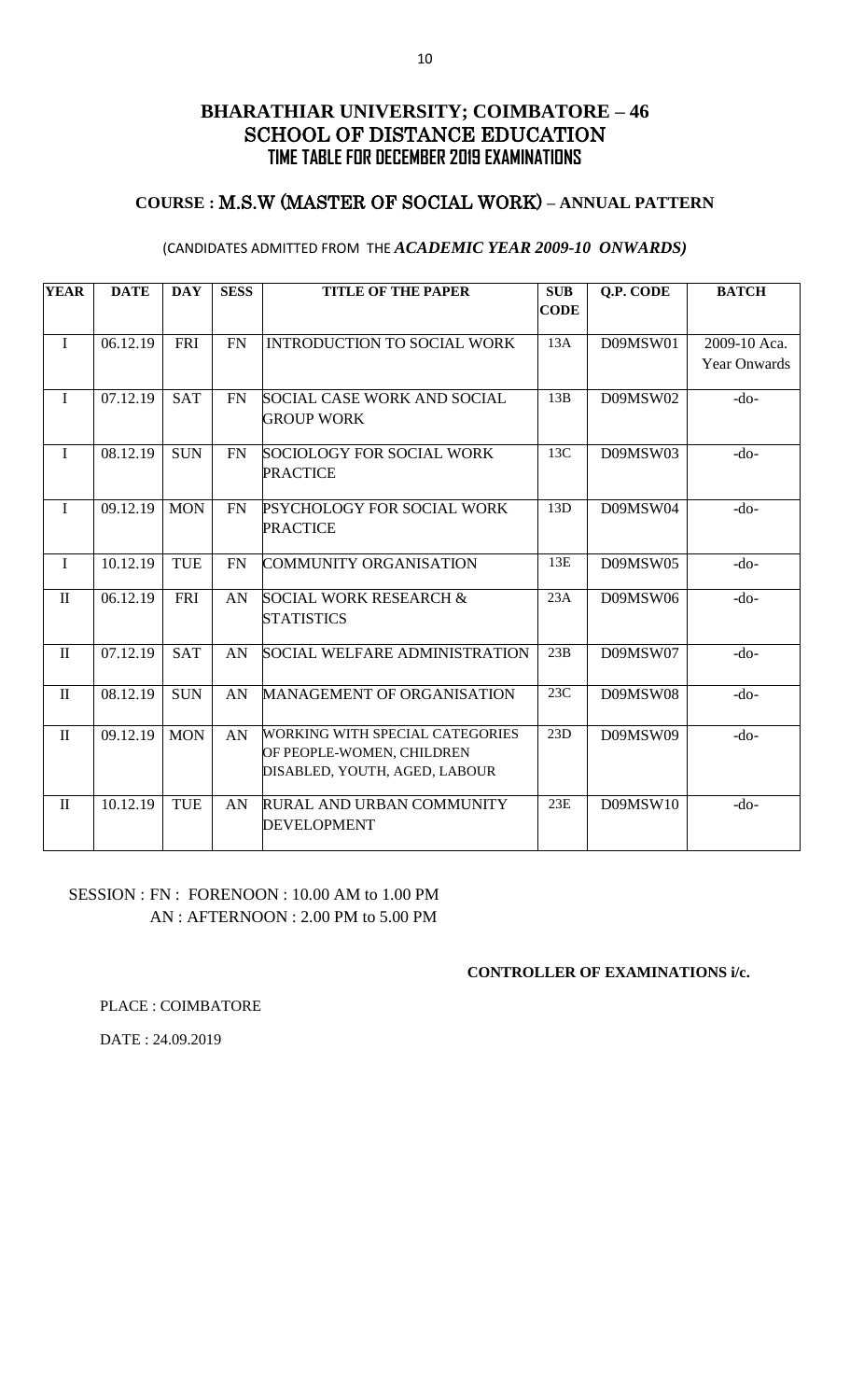## **COURSE :** M.SC., MATHEMATICS **– ANNUAL PATTERN**

### ( CANDIDATES ADMITTED FROM THE *ACADEMIC YEAR 2007-08 ONWARDS)*

| <b>YEAR</b>  | <b>DATE</b> | <b>DAY</b> | <b>SESS</b> | <b>TITLE OF THE PAPER</b>            | <b>SUB</b>  | Q.P. CODE | <b>BATCH</b> |
|--------------|-------------|------------|-------------|--------------------------------------|-------------|-----------|--------------|
|              |             |            |             |                                      | <b>CODE</b> |           |              |
| $\mathbf I$  | 06.12.19    | <b>FRI</b> | <b>FN</b>   | <b>ALGEBRA</b>                       | 13A         | D07PMA01  | 2007-08 Aca. |
|              |             |            |             |                                      |             |           | Year Onwards |
| $\mathbf I$  | 07.12.19    | <b>SAT</b> | <b>FN</b>   | <b>REAL ANALYSIS</b>                 | 13B         | D07PMA02  | $-do-$       |
| $\mathbf I$  | 08.12.19    | <b>SUN</b> | FN          | <b>DIFFERENTIAL EQUATIONS</b>        | 13C         | D07PMA03  | $-do-$       |
| $\mathbf I$  | 09.12.19    | <b>MON</b> | <b>FN</b>   | NUMERICAL METHODS                    | 13D         | D07PMA04  | $-do-$       |
| $\mathbf I$  | 10.12.19    | <b>TUE</b> | <b>FN</b>   | <b>COMPLEX ANALYSIS</b>              | 13E         | D07PMA05  | $-do-$       |
| $\mathbf{I}$ | 06.12.19    | <b>FRI</b> | AN          | <b>MECHANICS</b>                     | 23A         | D07PMA06  | $-do-$       |
| $\mathbf{I}$ | 07.12.19    | <b>SAT</b> | AN          | <b>OPERATIONS RESEARCH</b>           | 23B         | D07PMA07  | $-do-$       |
| $\mathbf{I}$ | 08.12.19    | <b>SUN</b> | AN          | <b>TOPOLOGY</b>                      | 23C         | D07PMA08  | $-do-$       |
| $\mathbf{I}$ | 09.12.19    | <b>MON</b> | AN          | COMPUTER PROGRAMMING (C++<br>THEORY) | 23D         | D07PMA09  | $-do-$       |
| $\mathbf{I}$ | 10.12.19    | <b>TUE</b> | AN          | <b>FUNCTIONAL ANALYSIS</b>           | 23E         | D07PMA10  | $-do-$       |

## SESSION : FN : FORENOON : 10.00 AM to 1.00 PM AN : AFTERNOON : 2.00 PM to 5.00 PM

### **CONTROLLER OF EXAMINATIONS i/c.**

PLACE : COIMBATORE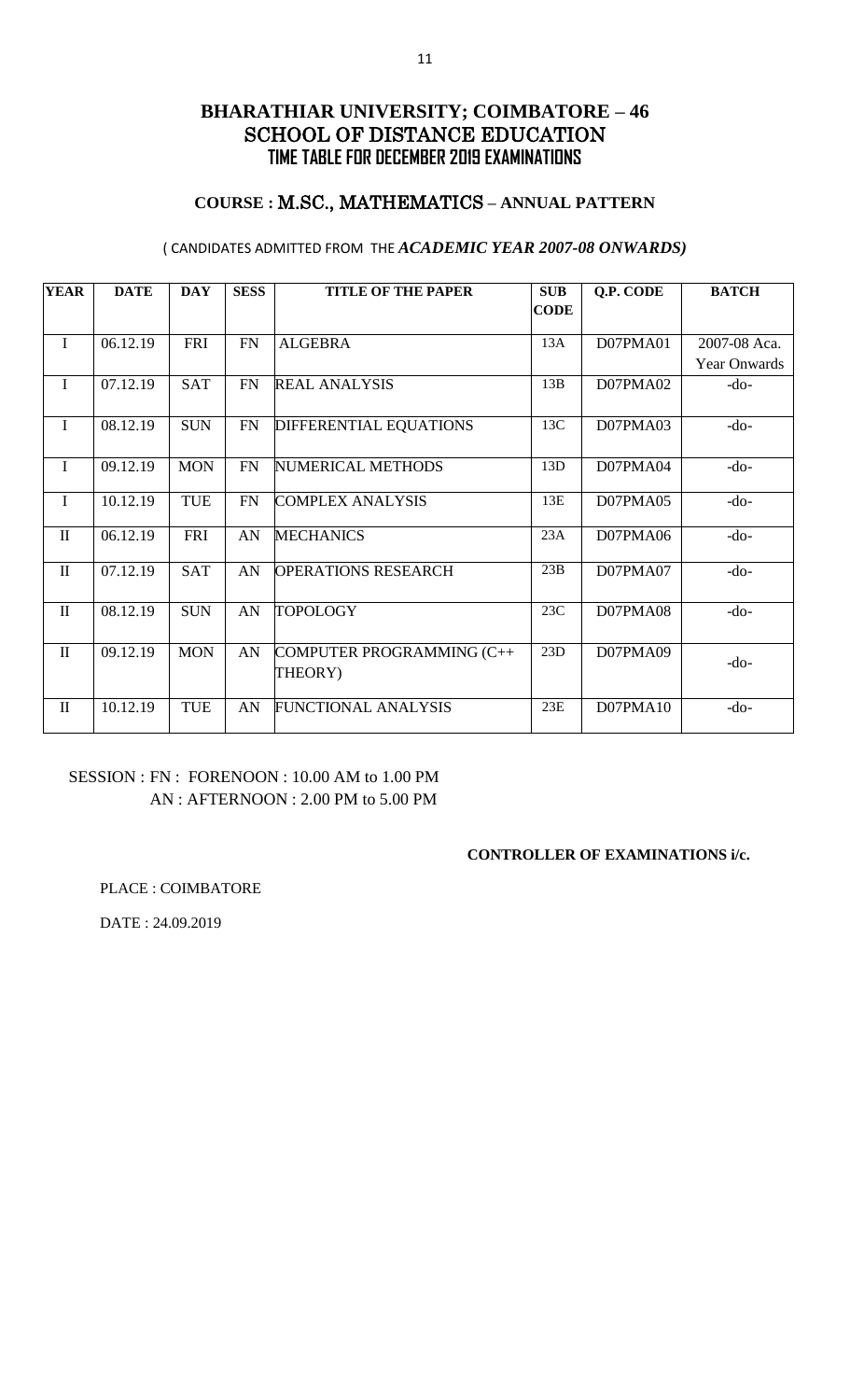## **COURSE :** M.SC., PHYSICS **– ANNUAL PATTERN**

### ( CANDIDATES ADMITTED FROM THE *ACADEMIC YEAR 2007-08 ONWARDS)*

| <b>YEAR</b>  | <b>DATE</b> | <b>DAY</b> | <b>SESS</b> | <b>TITLE OF THE PAPER</b>                                       | <b>SUB</b><br><b>CODE</b> | Q.P.<br><b>CODE</b> | <b>BATCH</b>                        |
|--------------|-------------|------------|-------------|-----------------------------------------------------------------|---------------------------|---------------------|-------------------------------------|
| I            | 06.12.19    | FRI        | <b>FN</b>   | <b>CLASSICAL MECHANICS &amp;</b><br><b>MATHEMATICAL PHYSICS</b> | 13A                       | D07PPH01            | 2007-08 Aca.<br><b>Year Onwards</b> |
| I            | 07.12.19    | <b>SAT</b> | <b>FN</b>   | <b>QUANTUM MECHANICS</b>                                        | 13B                       | D07PPH02            | $-do-$                              |
| I            | 08.12.19    | <b>SUN</b> | <b>FN</b>   | ELECTROMAGNETIC THEORY &<br>OPTICAL PHYSICS                     | 13C                       | D07PPH03            | -do-                                |
| T            | 09.12.19    | <b>MON</b> | <b>FN</b>   | NUCLEAR PHYSICS $\&$<br><b>SPECTROSCOPY</b>                     | 13D                       | $D07$ PPH $04$      | -do-                                |
| $\mathbf{I}$ | 06.12.19    | <b>FRI</b> | AN          | <b>ADVANCED ELECTRONICS</b>                                     | 23A                       | D07PPH05            | $-do-$                              |
| $\mathbf{I}$ | 07.12.19    | <b>SAT</b> | AN          | CONDENSED MATTER PHYSICS                                        | 23B                       | D07PPH06            | $-do-$                              |
| $\mathbf{I}$ | 08.12.19    | <b>SUN</b> | AN          | ELECTRODYNAMICS AND PLASMA<br><b>PHYSICS</b>                    | 23C                       | D07PPH07            | -do-                                |
| $\mathbf{I}$ | 09.12.19    | <b>MON</b> | AN          | COMPUTATIONAL METHODS &<br><b>PROGRAMMING</b>                   | 23D                       | D07PPH08            | $-do-$                              |

## SESSION : FN : FORENOON : 10.00 AM to 1.00 PM AN : AFTERNOON : 2.00 PM to 5.00 PM

**CONTROLLER OF EXAMINATIONS i/c.**

PLACE : COIMBATORE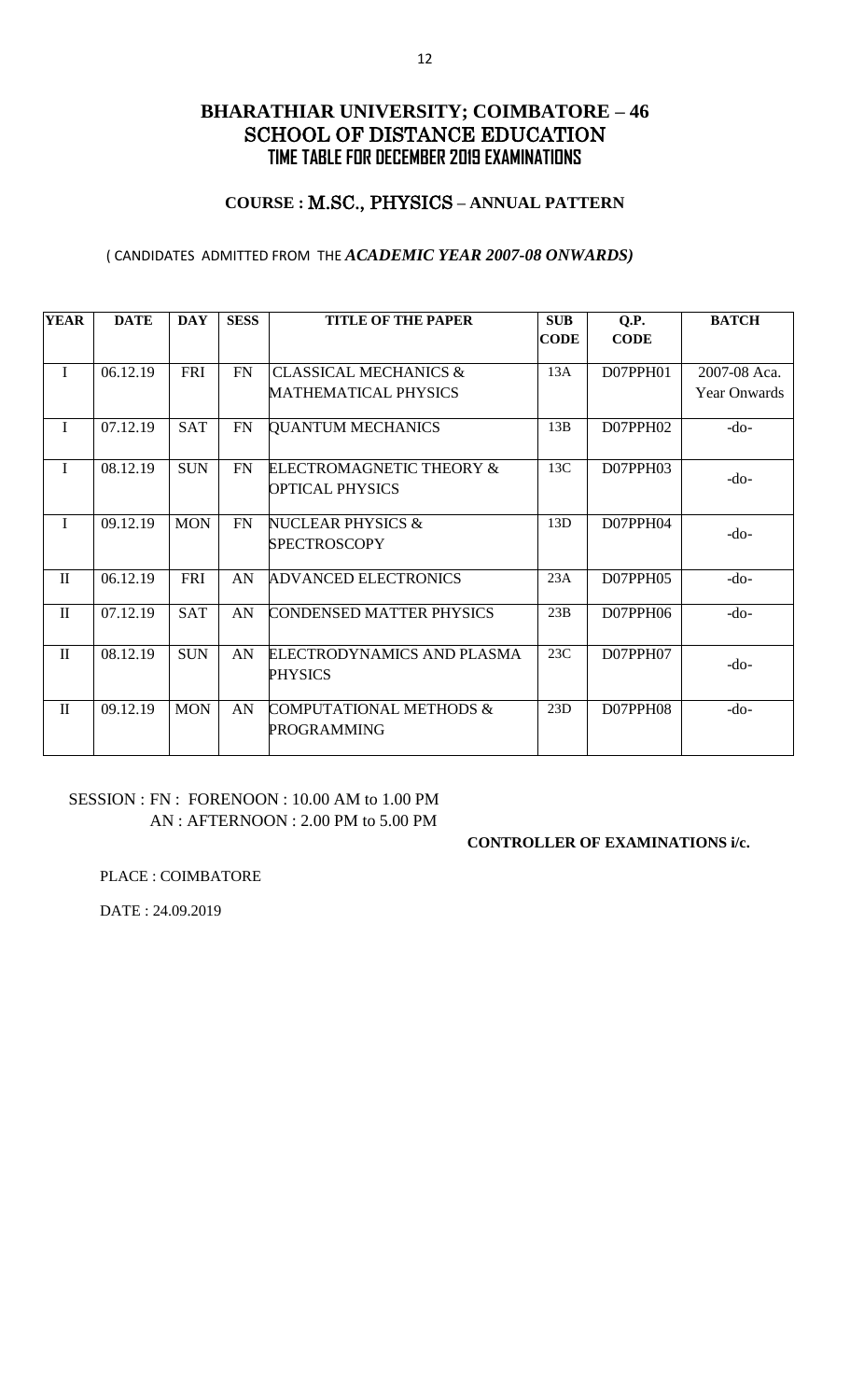## **COURSE :** M.SC., CHEMISTRY **– ANNUAL PATTERN**

### ( CANDIDATES ADMITTED FROM THE *ACADEMIC YEAR 2007-08 ONWARDS)*

| <b>YEAR</b>  | <b>DATE</b> | <b>DAY</b> | <b>SESS</b> | <b>TITLE OF THE PAPER</b>       | <b>SUB</b>  | Q.P. CODE | <b>BATCH</b>        |
|--------------|-------------|------------|-------------|---------------------------------|-------------|-----------|---------------------|
|              |             |            |             |                                 | <b>CODE</b> |           |                     |
|              |             |            |             |                                 |             |           |                     |
| $\mathbf{I}$ | 06.12.19    | <b>FRI</b> | <b>FN</b>   | <b>ORGANIC CHEMISTRY - I</b>    | 13A         | D07PCH01  | 2007-08 Aca.        |
|              |             |            |             |                                 |             |           | <b>Year Onwards</b> |
|              |             |            |             |                                 |             |           |                     |
| $\mathbf{I}$ | 07.12.19    | <b>SAT</b> | <b>FN</b>   | <b>INORGANIC CHEMISTRY - I</b>  | 13B         | D07PCH02  | $-do-$              |
|              |             |            |             |                                 |             |           |                     |
| $\mathbf{I}$ | 08.12.19    | <b>SUN</b> | <b>FN</b>   | PHYSICAL CHEMISTRY - I          | 13C         | D07PCH03  | -do-                |
|              |             |            |             |                                 |             |           |                     |
| $\mathbf{H}$ | 06.12.19    | <b>FRI</b> | AN          | ORGANIC CHEMISTRY – II          | 23A         | D07PCH04  |                     |
|              |             |            |             | <b>(ORGANIC SYNTHESIS &amp;</b> |             |           | -do-                |
|              |             |            |             |                                 |             |           |                     |
|              |             |            |             | NATURAL PRODUCTS)               |             |           |                     |
|              |             |            |             |                                 |             |           |                     |
| $\mathbf{I}$ | 07.12.19    | <b>SAT</b> | AN          | INORGANIC CHEMISTRY - II        | 23B         | D07PCH05  | -do-                |
|              |             |            |             |                                 |             |           |                     |
| $\mathbf{I}$ | 08.12.19    | <b>SUN</b> | AN          | PHYSICAL CHEMISTRY - II         | 23C         | D07PCH06  | -do-                |
|              |             |            |             |                                 |             |           |                     |

## SESSION : FN : FORENOON : 10.00 AM to 1.00 PM AN : AFTERNOON : 2.00 PM to 5.00 PM

### **CONTROLLER OF EXAMINATIONS i/c.**

PLACE : COIMBATORE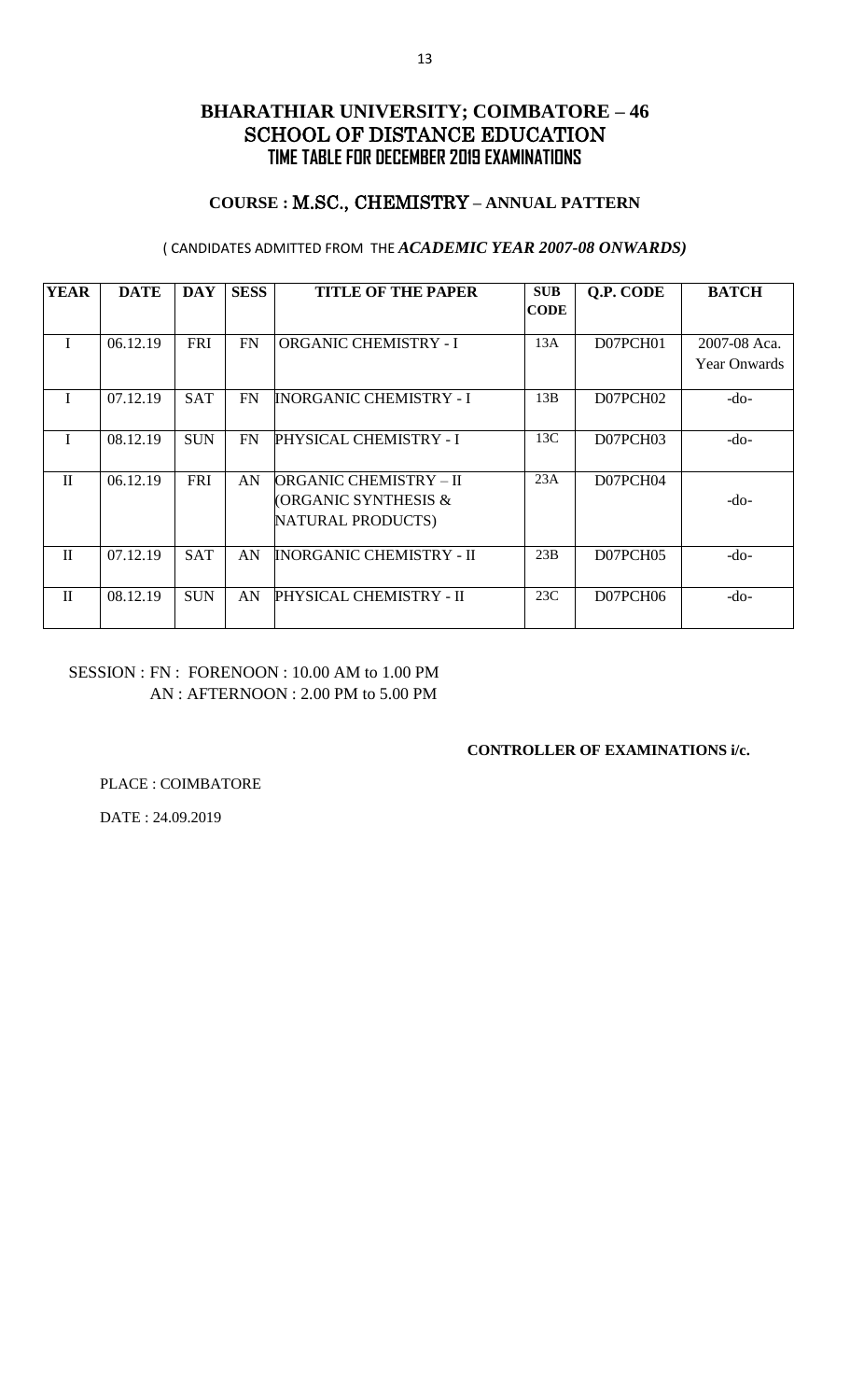### **COURSE :** M.SC., BOTANY **– ANNUAL PATTERN**

### (CANDIDATES ADMITTED FROM THE *ACADEMIC YEAR 2009-10 ONWARDS)*

| <b>YEAR</b>  | <b>DATE</b> | <b>DAY</b> | <b>SESS</b> | <b>TITLE OF THE PAPER</b>                                   | <b>SUB</b><br><b>CODE</b> | Q.P.<br><b>CODE</b> | <b>BATCH</b>        |
|--------------|-------------|------------|-------------|-------------------------------------------------------------|---------------------------|---------------------|---------------------|
|              |             |            |             |                                                             |                           |                     |                     |
| $\mathbf I$  | 06.12.19    | FRI        | FN          | PHYCOLOGY, MYCOLOGY,                                        | 13A                       | D09PBO01            | 2009-10 Aca.        |
|              |             |            |             | <b>BACTERIOLOGY AND VIROLOGY</b>                            |                           |                     | <b>Year Onwards</b> |
| $\bf I$      | 07.12.19    | <b>SAT</b> | <b>FN</b>   | <b>BRYOPHYTES, PTERIDOPHYTES &amp;</b>                      | 13B                       | D09PBO02            | $-do-$              |
|              |             |            |             | <b>GYMNOSPERMS</b>                                          |                           |                     |                     |
| $\mathbf I$  | 08.12.19    | <b>SUN</b> | FN          | <b>GENETICS, PLANT BREEDING AND</b><br><b>BIOSTATISTICS</b> | 13C                       | D09PBO03            | $-do-$              |
|              |             |            |             |                                                             |                           |                     |                     |
| $\mathbf I$  | 09.12.19    | <b>MON</b> | FN          | CELL AND MOLECULAR BIOLOGY                                  | 13D                       | D09PBO04            | $-do-$              |
| $\mathbf I$  | 10.12.19    | TUE        | <b>FN</b>   | ANATOMY, EMBRYOLOGY AND                                     | 13E                       | D09PBO05            | $-do-$              |
|              |             |            |             | <b>TISSUE CULTURE</b>                                       |                           |                     |                     |
| $\mathbf{I}$ | 06.12.19    | <b>FRI</b> | AN          | ENVIRONMENTAL BOTANY AND                                    | 23A                       | D09PBO06            | $-do-$              |
|              |             |            |             | <b>CONSEURATION BIOLOGY</b>                                 |                           |                     |                     |
| $\mathbf{I}$ | 07.12.19    | <b>SAT</b> | AN          | ANGIOSPERM SYSTEMATICS                                      | 23B                       | D09PBO07            | $-do-$              |
| $\rm II$     | 08.12.19    | <b>SUN</b> | AN          | <b>BIOTECHNOLOGY AND GENETIC</b>                            | $\overline{23}C$          | D09PBO08            | $-do-$              |
|              |             |            |             | <b>ENGINEERING</b>                                          |                           |                     |                     |
| $\mathbf{I}$ | 09.12.19    | <b>MON</b> | AN          | PLANT PHYSIOLOGY AND                                        | 23D                       | D09PBO09            | $-do-$              |
|              |             |            |             | <b>BIOCHEMISTRY</b>                                         |                           |                     |                     |
| $\rm II$     | 10.12.19    | TUE        | AN          | <b>SPECIAL PAPER : FOOD SCIENCE</b>                         | 2EA                       | D09PBO10            | $-do-$              |
|              |             |            |             | <b>AND NUTRITION</b>                                        |                           |                     |                     |
| $\mathbf{I}$ | 10.12.19    | <b>TUE</b> | AN          | <b>SPECIAL PAPER: HORTICULTURE</b>                          | 2EB                       | D09PBO11            | $-do-$              |
| $\rm II$     | 10.12.19    | <b>TUE</b> | AN          | <b>SPECIAL PAPER : FOREST BOTANY</b>                        | 2EC                       | D09PBO12            | $-do-$              |
| $\mathbf{I}$ | 10.12.19    | TUE        | AN          | <b>SPECIAL PAPER: ETHANOBOTANY</b>                          | 2ED                       | D09PBO13            | $-do-$              |
|              |             |            |             |                                                             |                           |                     |                     |

## SESSION : FN : FORENOON : 10.00 AM to 1.00 PM AN : AFTERNOON : 2.00 PM to 5.00 PM

#### **CONTROLLER OF EXAMINATIONS i/c.**

PLACE : COIMBATORE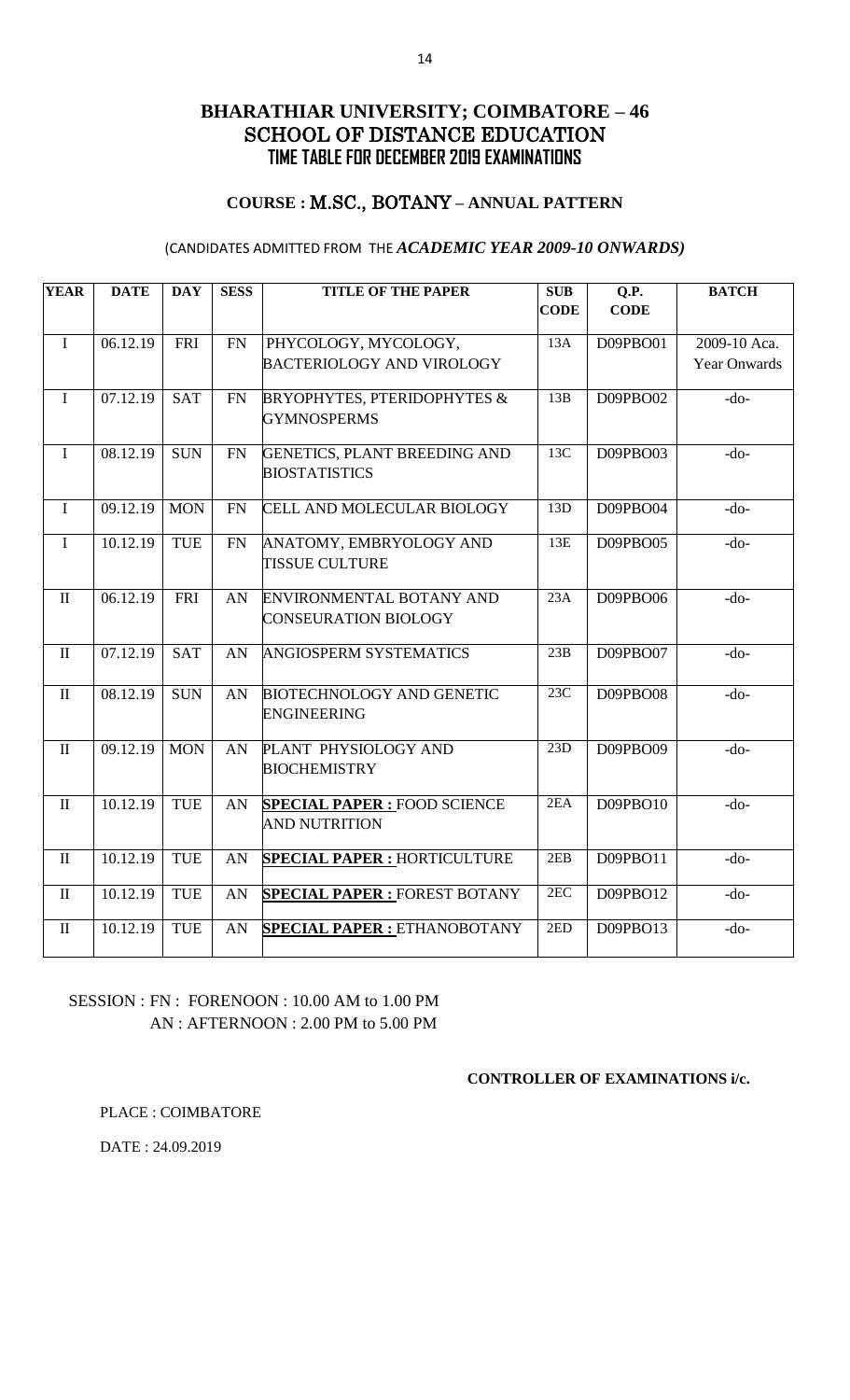## **COURSE :** M.SC., BIO-INFORMATICS **- ANNUAL PATTERN**

### ( CANDIDATES ADMITTED FROM THE *ACADEMIC YEAR 2007-08 ONWARDS)*

| <b>YEAR</b>  | <b>DATE</b> | <b>DAY</b> | <b>SESS</b> | <b>TITLE OF THE PAPER</b>                                    | <b>SUB</b>  | Q.P.            | <b>BATCH</b>        |
|--------------|-------------|------------|-------------|--------------------------------------------------------------|-------------|-----------------|---------------------|
|              |             |            |             |                                                              | <b>CODE</b> | <b>CODE</b>     |                     |
| I            | 06.12.19    | <b>FRI</b> | <b>FN</b>   | <b>FUNDAMENTALS OF</b>                                       | 13A         | D07PBI01        | 2007-08 Aca.        |
|              |             |            |             | <b>BIOLOGICAL SYSTEMS</b>                                    |             |                 | <b>Year Onwards</b> |
| $\mathbf I$  | 07.12.19    | <b>SAT</b> | <b>FN</b>   | <b>COMPUTATIONAL METHODS FOR</b><br><b>SEQUENCE ANALYSIS</b> | 13B         | D07PBI02        | -do-                |
| T            | 08.12.19    | <b>SUN</b> | <b>FN</b>   | PROGRAMMING IN C AND PERL                                    | 13C         | D07PBI03        | -do-                |
| $\mathbf I$  | 09.12.19    | <b>MON</b> | FN          | <b>MOLECULAR INTERACTIONS</b>                                | 13D         | D07PBI04        | $-do-$              |
| $\mathbf{I}$ | 06.12.19    | <b>FRI</b> | AN          | <b>GENOMICS &amp; PROTEOMICS</b>                             | 23A         | D07PBI05        | $-do-$              |
| $\mathbf{I}$ | 07.12.19    | <b>SAT</b> | AN          | <b>SYSTEMS BIOLOGY</b>                                       | 23B         | D07PBI06        | $-do-$              |
| $\mathbf{I}$ | 08.12.19    | <b>SUN</b> | AN          | PROGRAMMING IN VISUAL BASIC<br><b>WITH RDBMS</b>             | 23C         | D07PBI07        | $-do-$              |
| $\mathbf{I}$ | 09.12.19    | <b>MON</b> | AN          | MOLECULAR MODELING &<br>COMPUTER AIDED DRUG DESIGN           | 23D         | <b>D07PBI08</b> | -do-                |

## SESSION : FN : FORENOON : 10.00 AM to 1.00 PM AN : AFTERNOON : 2.00 PM to 5.00 PM

#### **CONTROLLER OF EXAMINATIONS i/c.**

PLACE : COIMBATORE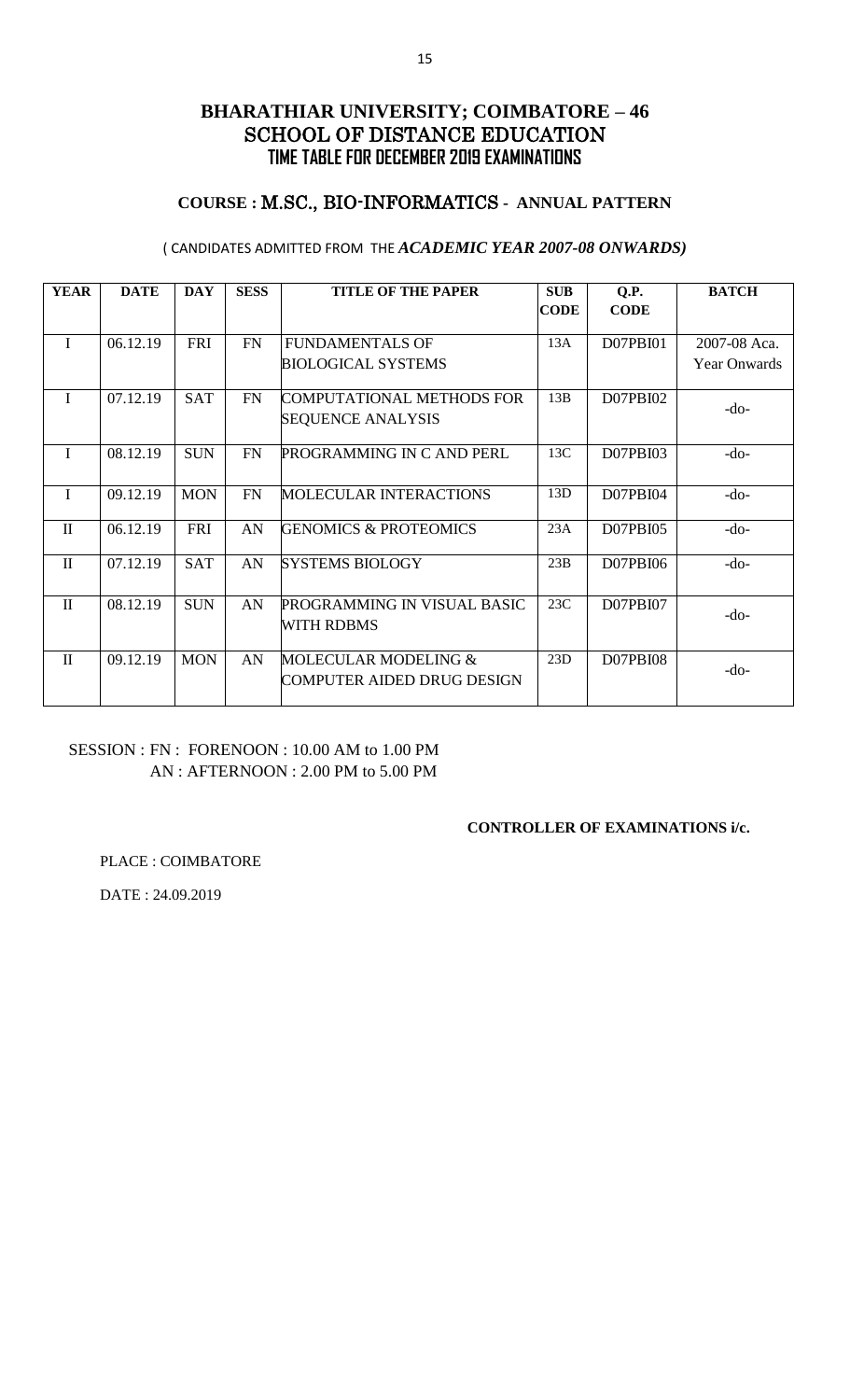## **COURSE :** M.SC., ZOOLOGY **– ANNUAL PATTERN**

### (CANDIDATES ADMITTED FROM THE *ACADEMIC YEAR 2009-10 ONWARDS)*

| <b>YEAR</b>  | <b>DATE</b> | <b>DAY</b> | <b>SESS</b> | <b>TITLE OF THE PAPER</b>                                             | <b>SUB</b><br><b>CODE</b> | Q.P.<br><b>CODE</b> | <b>BATCH</b>                        |
|--------------|-------------|------------|-------------|-----------------------------------------------------------------------|---------------------------|---------------------|-------------------------------------|
| $\mathbf I$  | 06.12.19    | <b>FRI</b> | <b>FN</b>   | <b>INVERTEBRATE AND</b><br>VERTEBRATE BIOLOGY                         | 13A                       | D09PZO01            | 2009-10 Aca.<br><b>Year Onwards</b> |
| $\mathbf I$  | 07.12.19    | <b>SAT</b> | FN          | <b>CELL BIOLOGY AND GENETICS</b>                                      | 13B                       | D09PZO02            | $-do-$                              |
| $\mathbf{I}$ | 08.12.19    | <b>SUN</b> | <b>FN</b>   | ECONOMIC ZOOLOGY                                                      | 13C                       | D09PZO03            | $-do-$                              |
| $\mathbf I$  | 09.12.19    | <b>MON</b> | <b>FN</b>   | <b>BIO-CHEMISTRY AND BIO-</b><br><b>PHYSICS</b>                       | 13D                       | D09PZO04            | $-do-$                              |
| $\mathbf I$  | 10.12.19    | <b>TUE</b> | FN          | <b>ENVIRONMENTAL SCIENCE AND</b><br><b>BIO-DIVERSITY CONSERVATION</b> | 13E                       | D09PZO05            | $-do-$                              |
| $\mathbf{I}$ | 06.12.19    | <b>FRI</b> | AN          | ANIMAL PHYSIOLOGY AND<br><b>ENDOCRINOLOGY</b>                         | 23A                       | D09PZO06            | $-do-$                              |
| $\mathbf{I}$ | 07.12.19    | <b>SAT</b> | AN          | MICROBIOLOGY AND<br><b>IMMUNOLOGY</b>                                 | 23B                       | D09PZO07            | $-do-$                              |
| $\rm II$     | 08.12.19    | <b>SUN</b> | AN          | <b>EVOLUTION AND PHYLOGENY</b>                                        | 23C                       | D09PZO08            | $-do-$                              |
| $\mathbf{I}$ | 09.12.19    | <b>MON</b> | AN          | DEVELOPMENTAL BIOLOGY AND<br><b>HUMAN WELFARE</b>                     | 23D                       | D09PZO09            | $-do-$                              |
| $\mathbf{I}$ | 10.12.19    | <b>TUE</b> | AN          | <b>BIO-TECHNOLOGY AND BIO-</b><br><b>INFORMATICS</b>                  | 23E                       | D09PZO10            | $-do-$                              |

### SESSION : FN : FORENOON : 10.00 AM to 1.00 PM AN : AFTERNOON : 2.00 PM to 5.00 PM

#### **CONTROLLER OF EXAMINATIONS i/c.**

PLACE : COIMBATORE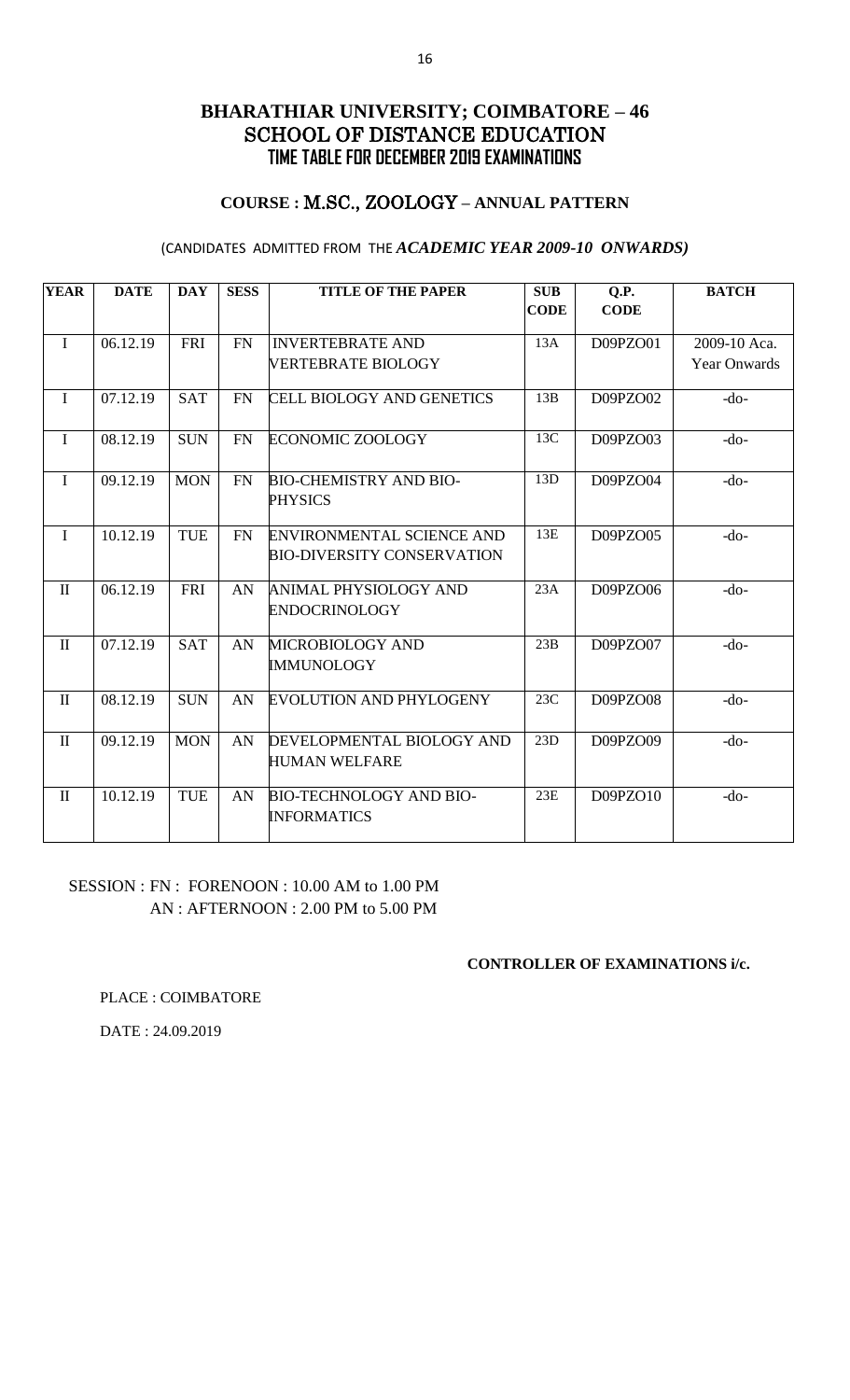## **COURSE :** M.SC., ENVIRONMENTAL SCIENCE **– ANNUAL PATTERN**

#### ( CANDIDATES ADMITTED FROM THE *ACADEMIC YEAR 2007-08 ONWARDS)*

| <b>YEAR</b>  | <b>DATE</b> | <b>DAY</b> | <b>SESS</b> | <b>TITLE OF THE PAPER</b>                           | <b>SUB</b><br><b>CODE</b> | Q.P.<br><b>CODE</b> | <b>BATCH</b>                        |
|--------------|-------------|------------|-------------|-----------------------------------------------------|---------------------------|---------------------|-------------------------------------|
| $\mathbf I$  | 06.12.19    | <b>FRI</b> | <b>FN</b>   | <b>WATER POLLUTION AND</b><br><b>MANAGEMENT</b>     | 13A                       | D07PES01            | 2007-08 Aca.<br><b>Year Onwards</b> |
| $\mathbf I$  | 07.12.19    | <b>SAT</b> | <b>FN</b>   | <b>AIR POLLUTION AND</b><br><b>MANAGEMENT</b>       | 13B                       | D07PES02            | $-do-$                              |
| $\mathbf I$  | 08.12.19    | <b>SUN</b> | <b>FN</b>   | <b>SOIL POLLUTION AND SOLID</b><br>WASTE MANAGEMENT | 13C                       | D07PES03            | $-do-$                              |
| $\mathbf I$  | 09.12.19    | <b>MON</b> | <b>FN</b>   | <b>INSTRUMENTAL METHODS OF</b><br><b>ANALYSIS</b>   | 13D                       | D07PES04            | $-do-$                              |
| $\rm II$     | 06.12.19    | <b>FRI</b> | AN          | <b>MANAGEMENT OF ENERGY</b><br><b>RESOURCES</b>     | 23A                       | D07PES05            | $-do-$                              |
| $\mathbf{I}$ | 07.12.19    | <b>SAT</b> | AN          | NATURAL RESOURCES AND<br>CONSERVATION               | 23B                       | D07PES06            | $-do-$                              |
| $\rm II$     | 08.12.19    | <b>SUN</b> | AN          | <b>ENVIRONMENTAL ENGINEERING</b>                    | 23C                       | D07PES07            | $-do-$                              |
| $\mathbf{I}$ | 09.12.19    | <b>MON</b> | AN          | <b>ENVIRONMENTAL IMPACT</b><br><b>ASSESSMENT</b>    | 23D                       | D07PES08            | $-do-$                              |

# SESSION : FN : FORENOON : 10.00 AM to 1.00 PM AN : AFTERNOON : 2.00 PM to 5.00 PM

#### **CONTROLLER OF EXAMINATIONS i/c.**

PLACE : COIMBATORE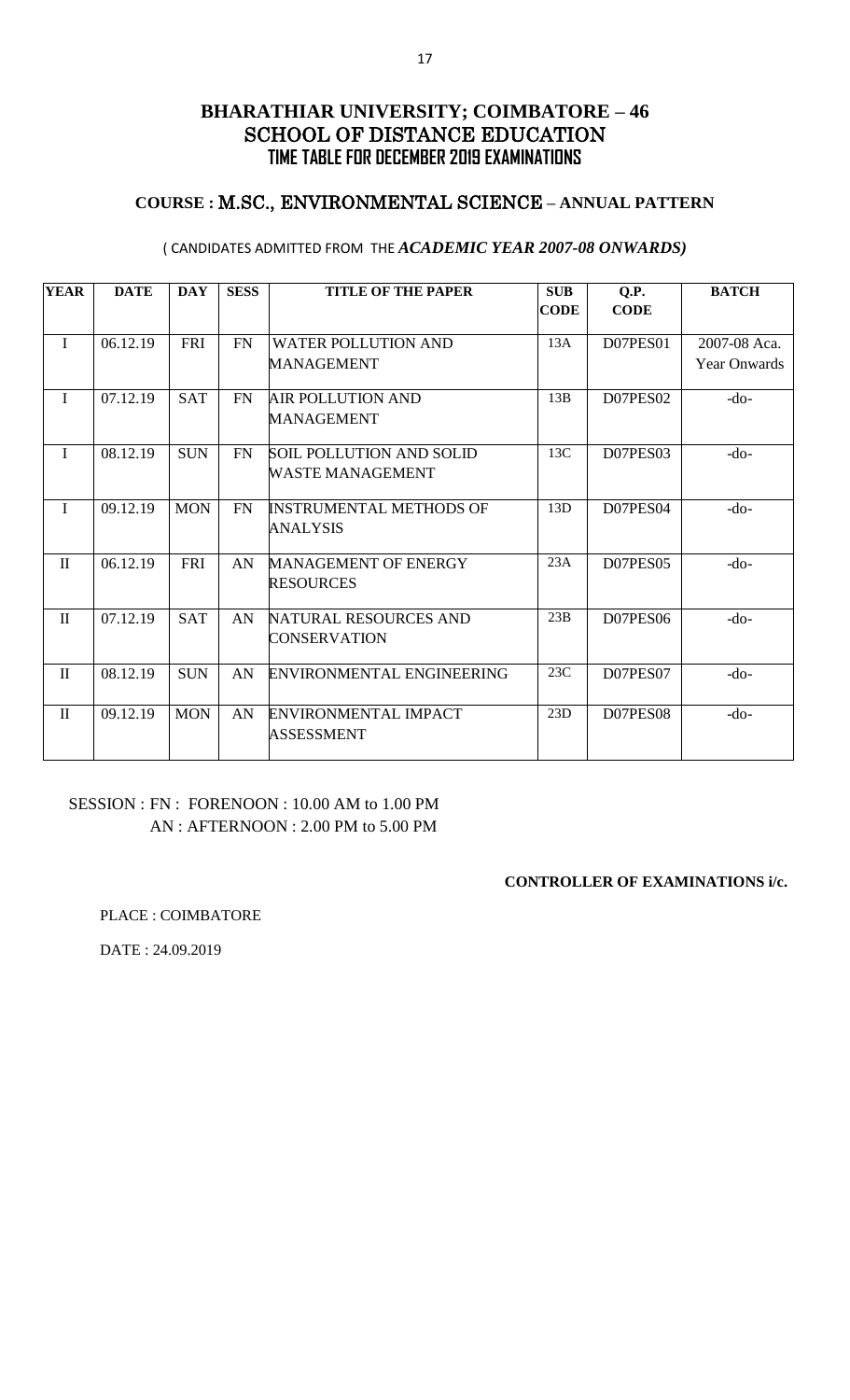## **COURSE :** M.SC., APPLIED PSYCHOLOGY **– ANNUAL PATTERN**

## (CANDIDATES ADMITTED FROM THE *ACADEMIC YEAR 2007-08 ONWARDS / RE-REGISTERED CANDIDATES BATCH 2004-06)*

| <b>YEAR</b>  | <b>DATE</b> | <b>DAY</b> | <b>SESS</b> | <b>TITLE OF THE PAPER</b>                                          | <b>SUB</b>  | Q.P.            | <b>BATCH</b>        |
|--------------|-------------|------------|-------------|--------------------------------------------------------------------|-------------|-----------------|---------------------|
|              |             |            |             |                                                                    | <b>CODE</b> | <b>CODE</b>     |                     |
| $\mathbf I$  | 06.12.19    | <b>FRI</b> | <b>FN</b>   | <b>ADVANCED GENERAL</b>                                            | 13A         | D07APS01        | 2007-08 Aca.        |
|              |             |            |             | <b>PSYCHOLOGY</b>                                                  |             |                 | <b>Year Onwards</b> |
| $\mathbf I$  | 07.12.19    | <b>SAT</b> | <b>FN</b>   | LIFE SPAN PSYCHOLOGY                                               | 13B         | D07APS02        | $-do-$              |
| I            | 08.12.19    | <b>SUN</b> | FN          | ADVANCED SOCIAL PSYCHOLOGY                                         | 13C         | D07APS03        | $-do-$              |
| $\mathbf I$  | 09.12.19    | <b>MON</b> | <b>FN</b>   | ORGANIZATIONAL BEHAVIOUR                                           | 13D         | D07APS04        | $-do-$              |
| $\mathbf{I}$ | 06.12.19    | <b>FRI</b> | AN          | PSYCHOPATHOLOGY & MENTAL<br><b>HYGIENE</b>                         | 23A         | D07APS05        | $-do-$              |
| $\mathbf{I}$ | 07.12.19    | <b>SAT</b> | AN          | <b>RESEARCH METHODOLOGY</b>                                        | 23B         | D07APS06        | -do-                |
| $\mathbf{I}$ | 08.12.19    | <b>SUN</b> | AN          | <b>HEALTH PSYCHOLOGY</b>                                           | 23C         | D07APS07        | $-do-$              |
| $\mathbf{I}$ | 09.12.19    | <b>MON</b> | AN          | <b>HUMAN RESOURCE</b><br><b>MANAGEMENT</b>                         | 23D         | <b>D07APS08</b> | $-do-$              |
| $\mathbf{I}$ | 10.12.19    | TUE        | AN          | COUNSELLING PSYCHOLOGY<br>(Optional Paper instead of Project Work) | 23E         | D07APS09        | $-do-$              |

## SESSION : FN : FORENOON : 10.00 AM to 1.00 PM AN : AFTERNOON : 2.00 PM to 5.00 PM

#### **CONTROLLER OF EXAMINATIONS i/c.**

PLACE : COIMBATORE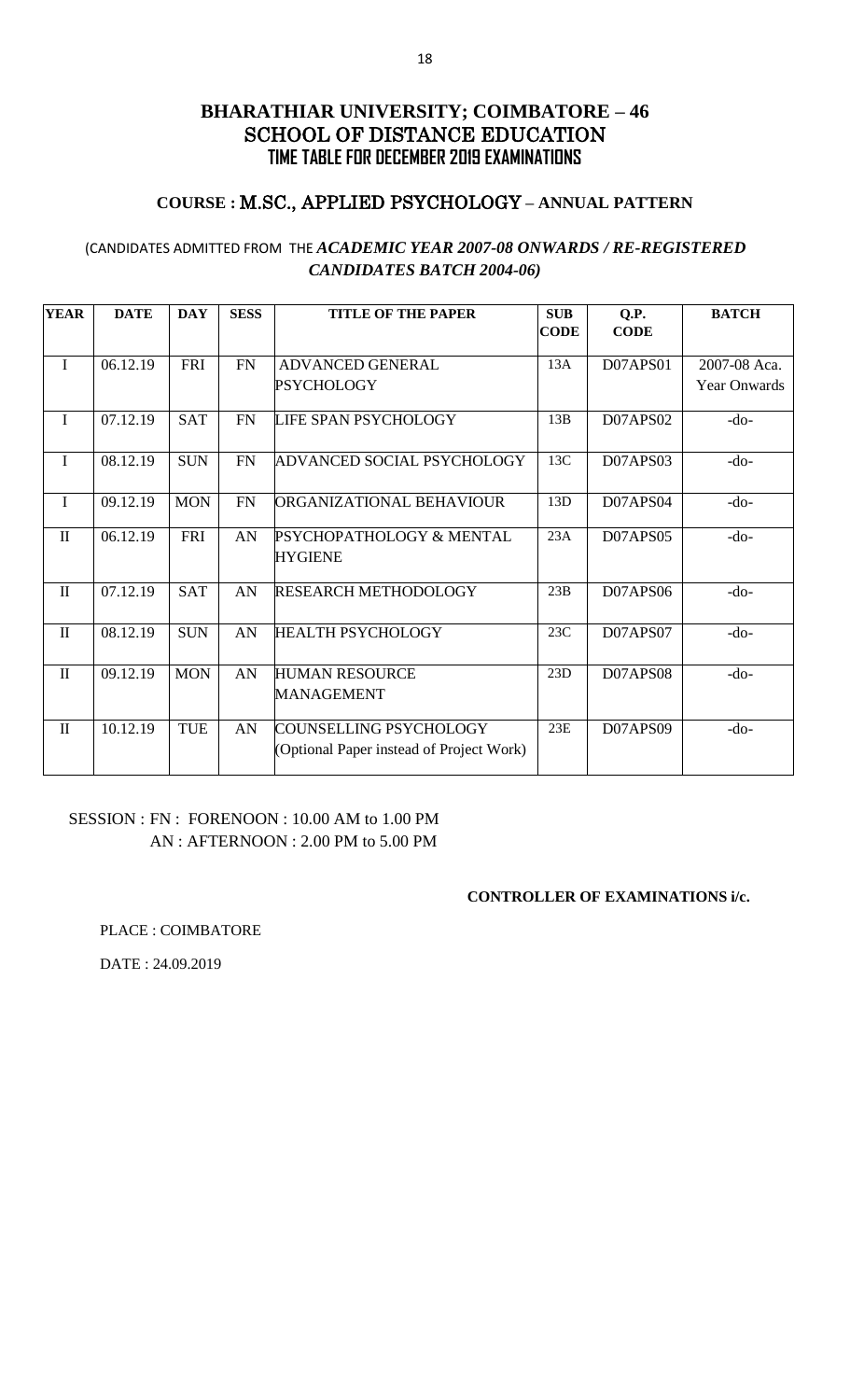## **COURSE :** M.SC., COMPUTER SCIENCE **– ANNUAL PATTERN**

#### ( CANDIDATES ADMITTED FROM THE *ACADEMIC YEAR 2007-08 ONWARDS)*

| <b>YEAR</b>  | <b>DATE</b> | <b>DAY</b> | <b>SESS</b> | <b>TITLE OF THE PAPER</b>         | <b>SUB</b>  | Q.P.        | <b>BATCH</b>        |
|--------------|-------------|------------|-------------|-----------------------------------|-------------|-------------|---------------------|
|              |             |            |             |                                   | <b>CODE</b> | <b>CODE</b> |                     |
|              |             |            |             |                                   |             |             |                     |
| I            | 06.12.19    | <b>FRI</b> | <b>FN</b>   | <b>ADVANCED COMPUTER</b>          | 13A         | D07PCS01    | 2007-08 Aca.        |
|              |             |            |             | ARCHITECTURE                      |             |             | <b>Year Onwards</b> |
|              |             |            |             |                                   |             |             |                     |
| I            | 07.12.19    | <b>SAT</b> | FN          | <b>COMPUTER GRAPHICS &amp;</b>    | 13B         | D07PCS02    |                     |
|              |             |            |             | <b>MULTIMEDIA</b>                 |             |             | -do-                |
|              |             |            |             |                                   |             |             |                     |
| I            | 08.12.19    | <b>SUN</b> | <b>FN</b>   | SOFTWARE ENGINEERING              | 13C         | D07PCS03    | -do-                |
|              |             |            |             |                                   |             |             |                     |
| I            | 09.12.19    | <b>MON</b> | <b>FN</b>   | <b>COMPUTER NETWORKS</b>          | 13D         | D07PCS04    | $-do-$              |
|              |             |            |             |                                   |             |             |                     |
| $\mathbf{I}$ | 06.12.19    | <b>FRI</b> | AN          | ADVANCED OPERATING SYSTEM         | 23A         | D07PCS05    | $-do-$              |
|              |             |            |             |                                   |             |             |                     |
| $\mathbf{I}$ | 07.12.19    | <b>SAT</b> | AN          | <b>INTERNET PROGRAMMING &amp;</b> | 23B         | D07PCS06    |                     |
|              |             |            |             | <b>WEB DESIGN</b>                 |             |             | $-do-$              |
|              |             |            |             |                                   |             |             |                     |
| $\mathbf{I}$ | 08.12.19    | <b>SUN</b> | AN          | <b>DATA MINING AND</b>            | 23C         | D07PCS07    |                     |
|              |             |            |             | WAREHOUSING                       |             |             | -do-                |
|              |             |            |             |                                   |             |             |                     |

## SESSION : FN : FORENOON : 10.00 AM to 1.00 PM AN : AFTERNOON : 2.00 PM to 5.00 PM

### **CONTROLLER OF EXAMINATIONS i/c.**

PLACE : COIMBATORE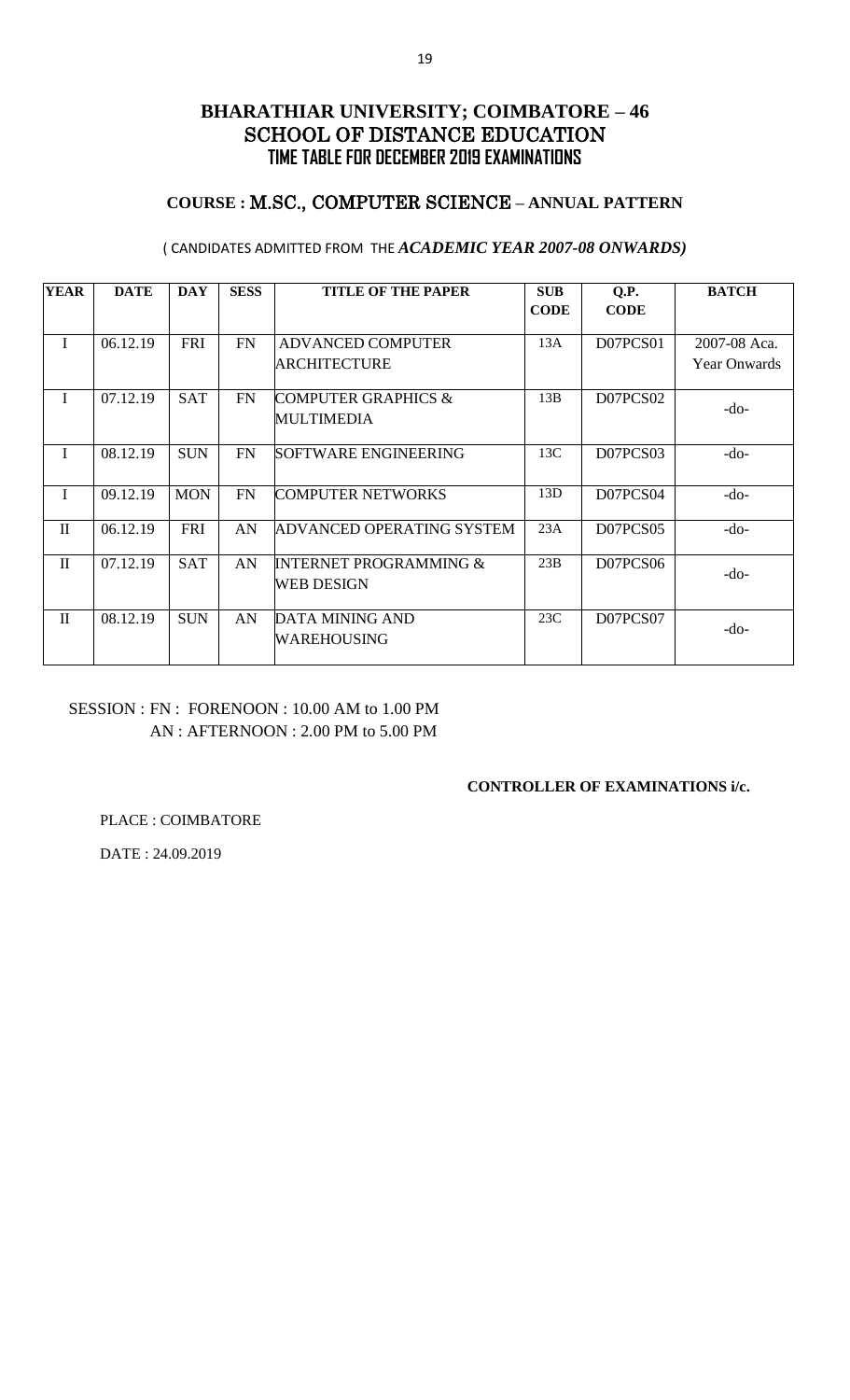## **COURSE :** M.SC., INFORMATION TECHNOLOGY **– ANNUAL PATTERN**

### ( CANDIDATES ADMITTED FROM THE *ACADEMIC YEAR 2007-08 ONWARDS)*

| <b>YEAR</b>  | <b>DATE</b> | <b>DAY</b> | <b>SESS</b> | <b>TITLE OF THE PAPER</b>                      | <b>SUB</b><br><b>CODE</b> | Q.P.<br><b>CODE</b> | <b>BATCH</b>                        |
|--------------|-------------|------------|-------------|------------------------------------------------|---------------------------|---------------------|-------------------------------------|
| I            | 06.12.19    | <b>FRI</b> | FN          | OBJECT ORIENTED ANALYSIS<br><b>AND DESIGN</b>  | 13A                       | D07PIT01            | 2007-08 Aca.<br><b>Year Onwards</b> |
| I            | 07.12.19    | <b>SAT</b> | FN          | ADVANCED JAVA<br><b>PROGRAMMING</b>            | 13B                       | <b>D07PIT 02</b>    | $-do-$                              |
| I            | 08.12.19    | <b>SUN</b> | <b>FN</b>   | <b>DISTRIBUTED COMPUTING</b>                   | 13C                       | <b>D07PIT 03</b>    | -do-                                |
| I            | 09.12.19    | <b>MON</b> | <b>FN</b>   | MULTIMEDIA SYSTEMS                             | 13D                       | <b>D07PIT 04</b>    | -do-                                |
| $\mathbf{I}$ | 06.12.19    | <b>FRI</b> | AN          | PROGRAMMING IN C# AND NET<br><b>FRAME WORK</b> | 23A                       | <b>D07PIT 05</b>    | $-do-$                              |
| $\mathbf{I}$ | 07.12.19    | <b>SAT</b> | AN          | COMPONENT BASED SYSTEMS                        | 23B                       | <b>D07PIT 06</b>    | -do-                                |
| $\mathbf{I}$ | 08.12.19    | <b>SUN</b> | AN          | WEB SERVICES                                   | 23C                       | <b>D07PIT 07</b>    | -do-                                |

## SESSION : FN : FORENOON : 10.00 AM to 1.00 PM AN : AFTERNOON : 2.00 PM to 5.00 PM

### **CONTROLLER OF EXAMINATIONS i/c.**

PLACE : COIMBATORE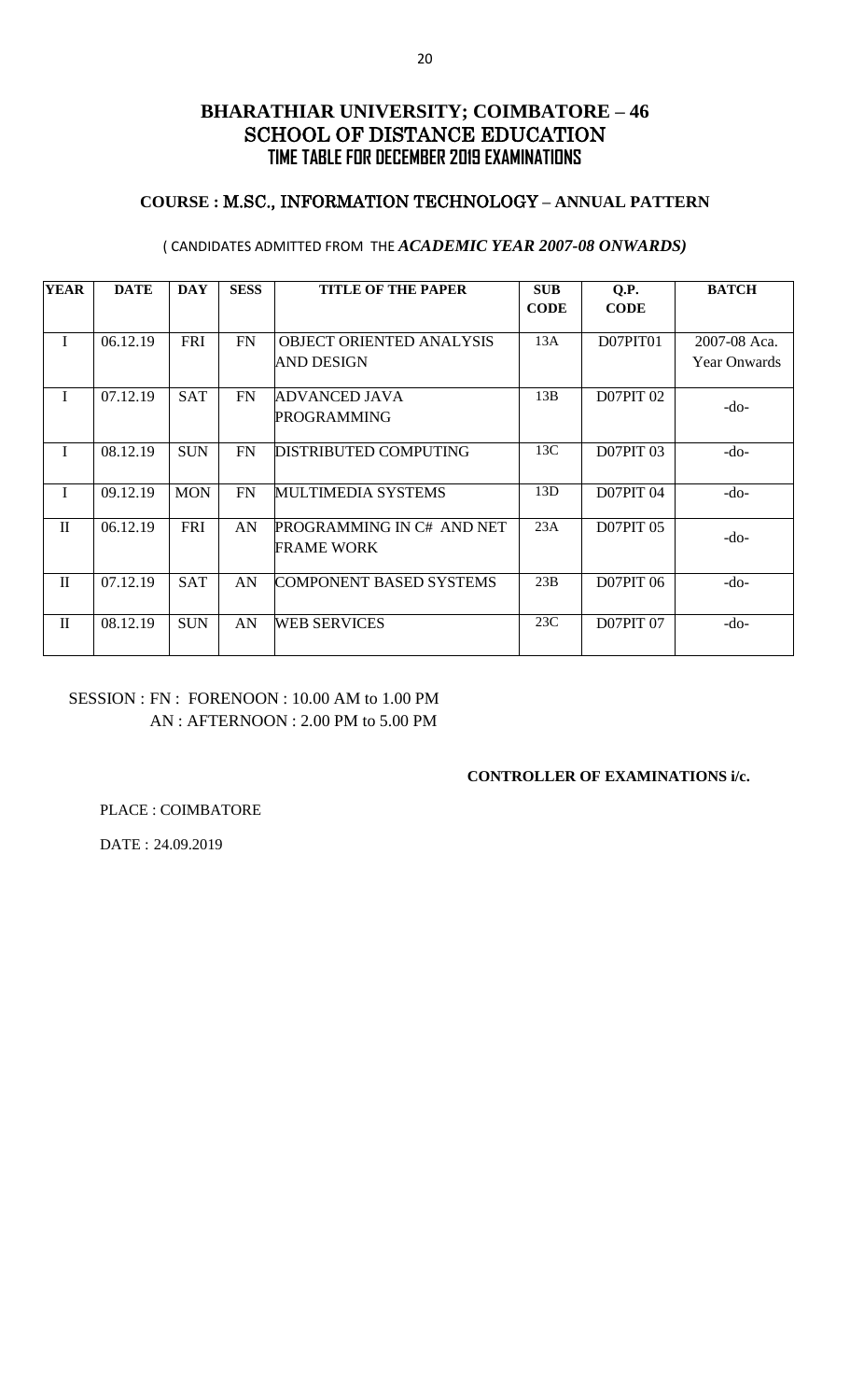# **COURSE :** M.Sc. ANIMATION & VFX **– ANNUAL PATTERN**

### (CANDIDATES ADMITTED FROM THE *ACADEMIC YEAR 2013-14 onwards)*

| <b>YEAR</b>  | <b>DATE</b> | <b>DAY</b> | <b>SESS</b> | <b>TITLE OF THE PAPER</b>                           | <b>SUB</b><br><b>CODE</b> | Q.P.<br><b>CODE</b>    | <b>BATCH</b>    |
|--------------|-------------|------------|-------------|-----------------------------------------------------|---------------------------|------------------------|-----------------|
| $\mathbf I$  | 06.12.19    | <b>FRI</b> | <b>FN</b>   | ADVANCED ANIMATION ART                              | 13A                       | D14AVFX01/<br>D13PAG11 | 2013-14 onwards |
| $\mathbf I$  | 07.12.19    | <b>SAT</b> | <b>FN</b>   | <b>ADVANCED DIGITAL IMAGE</b><br><b>COMPOSITING</b> | 13B                       | D14AVFX02/<br>D13PAG12 | $-do-$          |
| $\mathbf I$  | 08.12.19    | <b>SUN</b> | <b>FN</b>   | <b>ADVANCED MODELING</b>                            | 13C                       | D14AVFX03/<br>D13PAG13 | $-dO$           |
| $\mathbf I$  | 09.12.19    | <b>MON</b> | <b>FN</b>   | <b>ADVANCED TEXTURING</b>                           | 13D                       | D14AVFX04/<br>D13PAG14 | $-do-$          |
| $\mathbf I$  | 10.12.19    | <b>TUE</b> | <b>FN</b>   | ADVANCED LIGHTING GAME /<br>ADVANCED LIGHTING       | 13E                       | D14AVFX05/<br>D13PAG15 | $-do-$          |
| $\mathbf{I}$ | 06.12.19    | <b>FRI</b> | AN          | <b>ADVANCED RIGGING</b>                             | 23A                       | D14AVFX06/<br>D13PAG16 | $-do-$          |
| $\mathbf{I}$ | 07.12.19    | <b>SAT</b> | AN          | <b>ADVANCED ANIMATION</b>                           | 23B                       | D14AVFX07/<br>D13PAG17 | $-do-$          |
| $\mathbf{I}$ | 08.12.19    | <b>SUN</b> | AN          | <b>ADVANCED EDITING</b>                             | 23C                       | D14AVFX08              | $-do-$          |
| $\mathbf{I}$ | 09.12.19    | <b>MON</b> | AN          | <b>ADVANCED COMPOSITING</b>                         | 23D                       | D14AVFX09              | $-do-$          |
| $\mathbf{I}$ | 10.12.19    | <b>TUE</b> | AN          | <b>ADVANCED 3D FX</b>                               | 23E                       | D14AVFX10              | $-do-$          |

### SESSION : FN : FORENOON : 10.00 AM to 1.00 PM AN : AFTERNOON : 2.00 PM to 5.00 PM

### **CONTROLLER OF EXAMINATIONS i/c.**

PLACE : COIMBATORE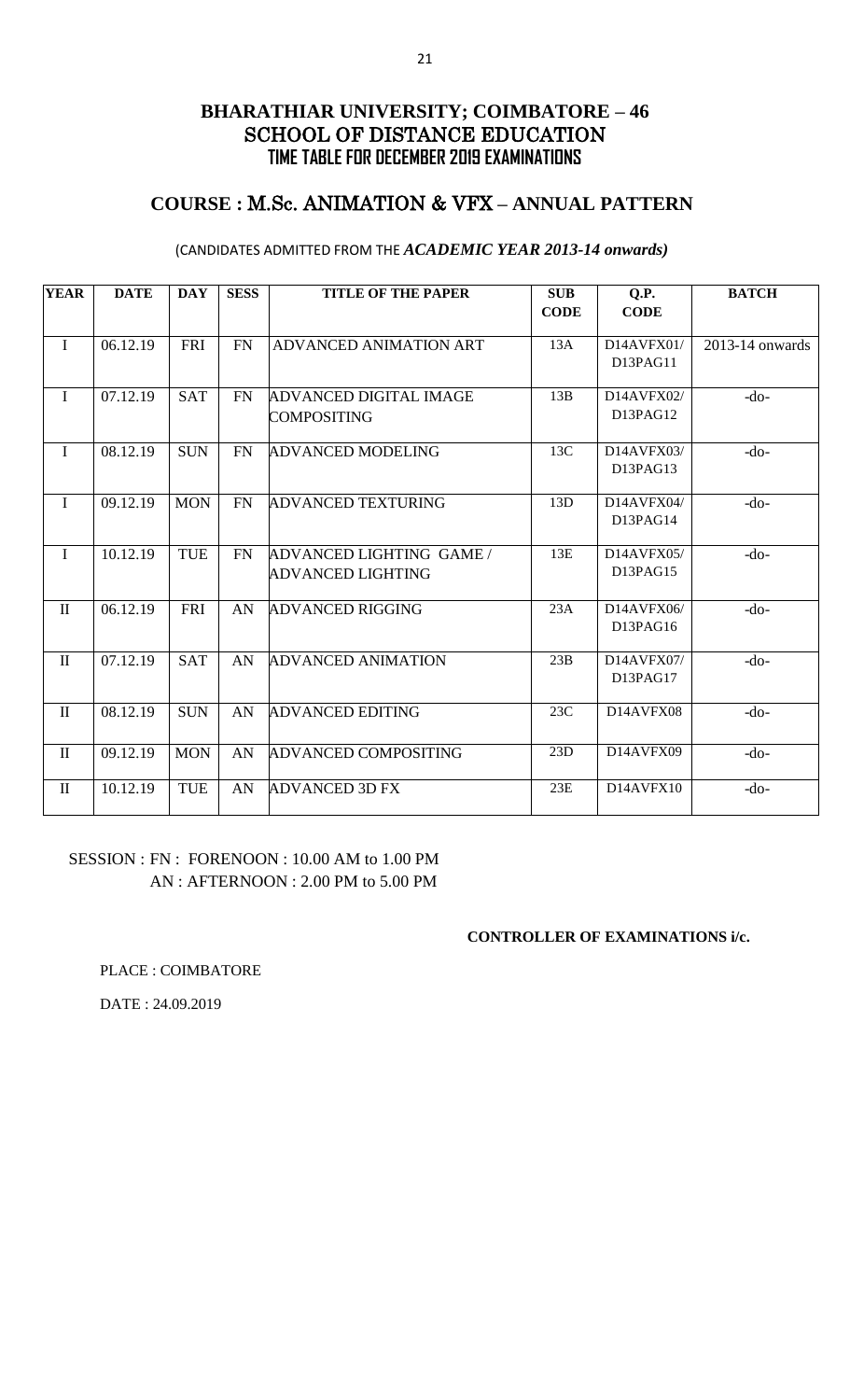# **COURSE :** M.Sc. ANIMATION GAME DESIGN & DEVELOPMENT

|  | (CANDIDATES ADMITTED FROM THE $ACADEMIC$ YEAR 2011-12 onwards) |
|--|----------------------------------------------------------------|
|--|----------------------------------------------------------------|

| <b>YEAR</b>  | <b>DATE</b> | <b>DAY</b> | <b>SESS</b> | <b>TITLE OF THE PAPER</b>               | SUB             | Q.P.                  | <b>BATCH</b>   |
|--------------|-------------|------------|-------------|-----------------------------------------|-----------------|-----------------------|----------------|
|              |             |            |             |                                         | <b>CODE</b>     | <b>CODE</b>           |                |
|              |             |            |             |                                         |                 |                       |                |
| $\bf I$      | 06.12.19    | <b>FRI</b> | <b>FN</b>   | <b>ANIMATION ART</b>                    | 13A             | D11PAG01              | 2011-12 only   |
| $\mathbf I$  | 06.12.19    | FRI        | FN          | ADVANCED ANIMATION ART                  | 13A             | D13PAG11/             | 2013 onwards   |
|              |             |            |             |                                         |                 | D14AVFXO1             |                |
| $\bf I$      | 07.12.19    | <b>SAT</b> | <b>FN</b>   | DIGITAL IMAGE COMPOSITING               | 13B             | $\overline{D}11PAG02$ | 2011-12 only   |
| $\mathbf I$  | 07.12.19    | <b>SAT</b> | <b>FN</b>   | ADVANCED DIGITAL IMAGE                  | 13B             | D13PAG12/             | 2013 onwards   |
|              |             |            |             | <b>COMPOSITING</b>                      |                 | D14AVFX02             |                |
| $\mathbf I$  | 08.12.19    | <b>SUN</b> | <b>FN</b>   | <b>MODELING</b>                         | 13 <sub>C</sub> | D11PAG03              | 2011-12 only   |
| $\mathbf I$  | 08.12.19    | <b>SUN</b> | <b>FN</b>   | <b>ADVANCED MODELING</b>                | 13C             | D13PAG13/             | $2013$ onwards |
|              |             |            |             |                                         |                 | D14AVFX03             |                |
| $\mathbf I$  | 09.12.19    | <b>MON</b> | <b>FN</b>   | <b>TEXTURING</b>                        | 13D             | D11PAG04              | 2011-12 only   |
| $\mathbf I$  | 09.12.19    | <b>MON</b> | FN          | <b>ADVANCED TEXTURING</b>               | 13D             | D13PAG14/             | 2013 onwards   |
|              |             |            |             |                                         |                 | D14AVFX04             |                |
| $\bf I$      | 10.12.19    | <b>TUE</b> | FN          | <b>LIGHTING &amp; CAMERAS</b>           | 13E             | D11PAG05              | 2011-12 only   |
| $\mathbf I$  | 10.12.19    | <b>TUE</b> | <b>FN</b>   | ADVANCED LIGHTING GAME /                | 13E             | D13PAG15/             | 2013 onwards   |
|              |             |            |             | <b>ADVANCED LIGHTING</b>                |                 | D14AVFX05             |                |
| $\mathbf{I}$ | 06.12.19    | <b>FRI</b> | AN          | <b>RIGGING</b>                          | 23A             | D11PAG06              | $2011-12$ only |
| $\rm II$     | 06.12.19    | <b>FRI</b> | AN          | <b>ADVANCED RIGGING</b>                 | 23A             | D13PAG16/             | 2013 onwards   |
|              |             |            |             |                                         |                 | D14AVFX06             |                |
| $\rm II$     | 07.12.19    | <b>SAT</b> | AN          | <b>ANIMATION</b>                        | 23B             | D11PAG07              | 2011-12 only   |
| $\rm II$     | 07.12.19    | <b>SAT</b> | <b>AN</b>   | <b>ADVANCED ANIMATION</b>               | 23B             | D13PAG17/             | 2013 onwards   |
|              |             |            |             |                                         |                 | D14AVFX07             |                |
| $\mathbf{I}$ | 08.12.19    | <b>SUN</b> | AN          | 3D INTERACTIVE BASICS & GAME            | 23C             | D11PAG08              | 2011 onwards   |
|              |             |            |             | <b>ENVIRONMENT</b>                      |                 |                       |                |
| $\mathbf{I}$ | 09.12.19    | <b>MON</b> | AN          | <b>3D INTERACTIVE SCRIPTING</b>         | 23D             | D11PAG09              | $-do-$         |
| $\mathbf{I}$ | 10.12.19    | <b>TUE</b> | AN          | <b>3D GAME SCRIPTING &amp; VIRTOOLS</b> | 23E             | D11PAG10              | $-do-$         |
|              |             |            |             | <b>SDK BASICS</b>                       |                 |                       |                |

SESSION : FN : FORENOON : 10.00 AM to 1.00 PM AN : AFTERNOON : 2.00 PM to 5.00 PM

**CONTROLLER OF EXAMINATIONS i/c.**

PLACE: COIMBATORE DATE: 24.09.2019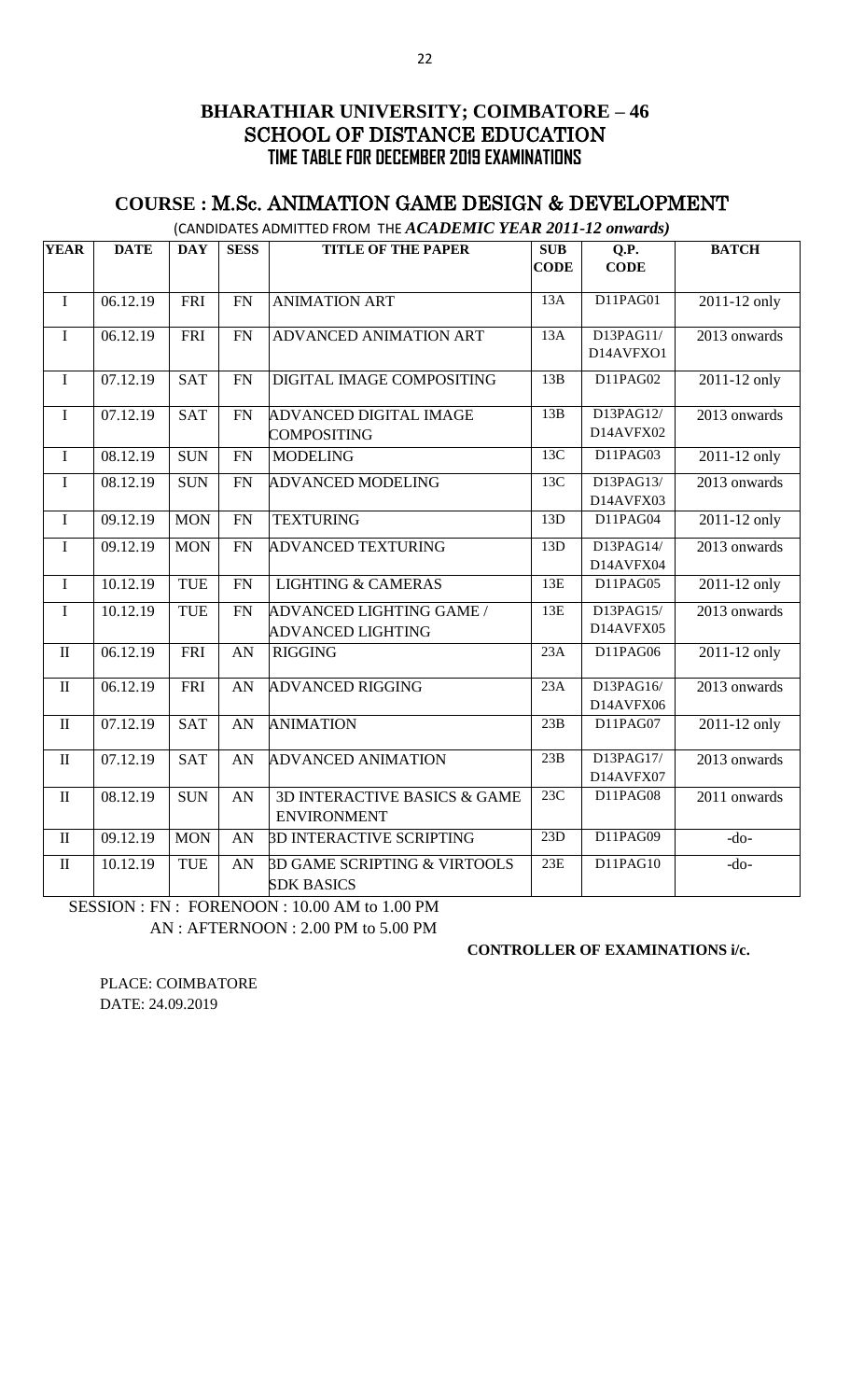## **COURSE :** M.SC., COSTUME DESIGN AND FASHION **– ANNUAL PATTERN**

#### (CANDIDATES ADMITTED FROM THE *ACADEMIC YEAR 2011-12 and ONWARDS)*

| <b>YEAR</b>  | <b>DATE</b> | <b>DAY</b> | <b>SESS</b> | <b>TITLE OF THE PAPER</b>                            | <b>SUB</b>  | Q.P. CODE | <b>BATCH</b>   |
|--------------|-------------|------------|-------------|------------------------------------------------------|-------------|-----------|----------------|
|              |             |            |             |                                                      | <b>CODE</b> |           |                |
| $\mathbf I$  | 06.12.19    | FRI        | FN          | <b>COSTUMES AND TEXTILES OF</b>                      | 13A         | D11PCDF01 | 2011-12 Aca.   |
|              |             |            |             | THE WORLD                                            |             |           | Year & Onwards |
| $\mathbf I$  | 07.12.19    | <b>SAT</b> | FN          | <b>INDIAN TEXTILE INDUSTRY</b>                       | 13B         | D11PCDF02 | $-do-$         |
| $\mathbf I$  | 08.12.19    | <b>SUN</b> | FN          | <b>RESEARCH METHODOLOGY</b>                          | 13C         | D11PCDF03 | $-do-$         |
|              |             |            |             | <b>AND STATISTICS</b>                                |             |           |                |
| $\mathbf I$  | 09.12.19    | <b>MON</b> | FN          | <b>FASHION MERCHANDISING</b>                         | 13D         | D11PCDF04 | $-do-$         |
| $\mathbf I$  | 10.12.19    | <b>TUE</b> | <b>FN</b>   | <b>INTERNATIONAL TRADE AND</b>                       | 13E         | D11PCDF05 | $-do-$         |
|              |             |            |             | <b>DOCUMENTATION</b>                                 |             |           |                |
| $\mathbf{I}$ | 06.12.19    | FRI        | AN          | <b>CAD IN FASHION DESIGNING</b>                      | 23A         | D11PCDF06 | $-do-$         |
| $\mathbf{I}$ | 07.12.19    | <b>SAT</b> | AN          | <b>TECHNICAL TEXTILES</b>                            | 23B         | D11PCDF07 | $-do-$         |
| $\mathbf{I}$ | 08.12.19    | <b>SUN</b> | AN          | APPAREL QUALITY STANDARDS &<br><b>IMPLEMENTATION</b> | 23C         | D11PCDF08 | $-do-$         |
| $\mathbf{I}$ | 09.12.19    | <b>MON</b> | AN          | <b>TEXTILE TESTING</b>                               | 23D         | D11PCDF09 | $-do-$         |

# SESSION : FN : FORENOON : 10.00 AM to 1.00 PM AN : AFTERNOON : 2.00 PM to 5.00 PM

#### **CONTROLLER OF EXAMINATIONS i/c.**

PLACE : COIMBATORE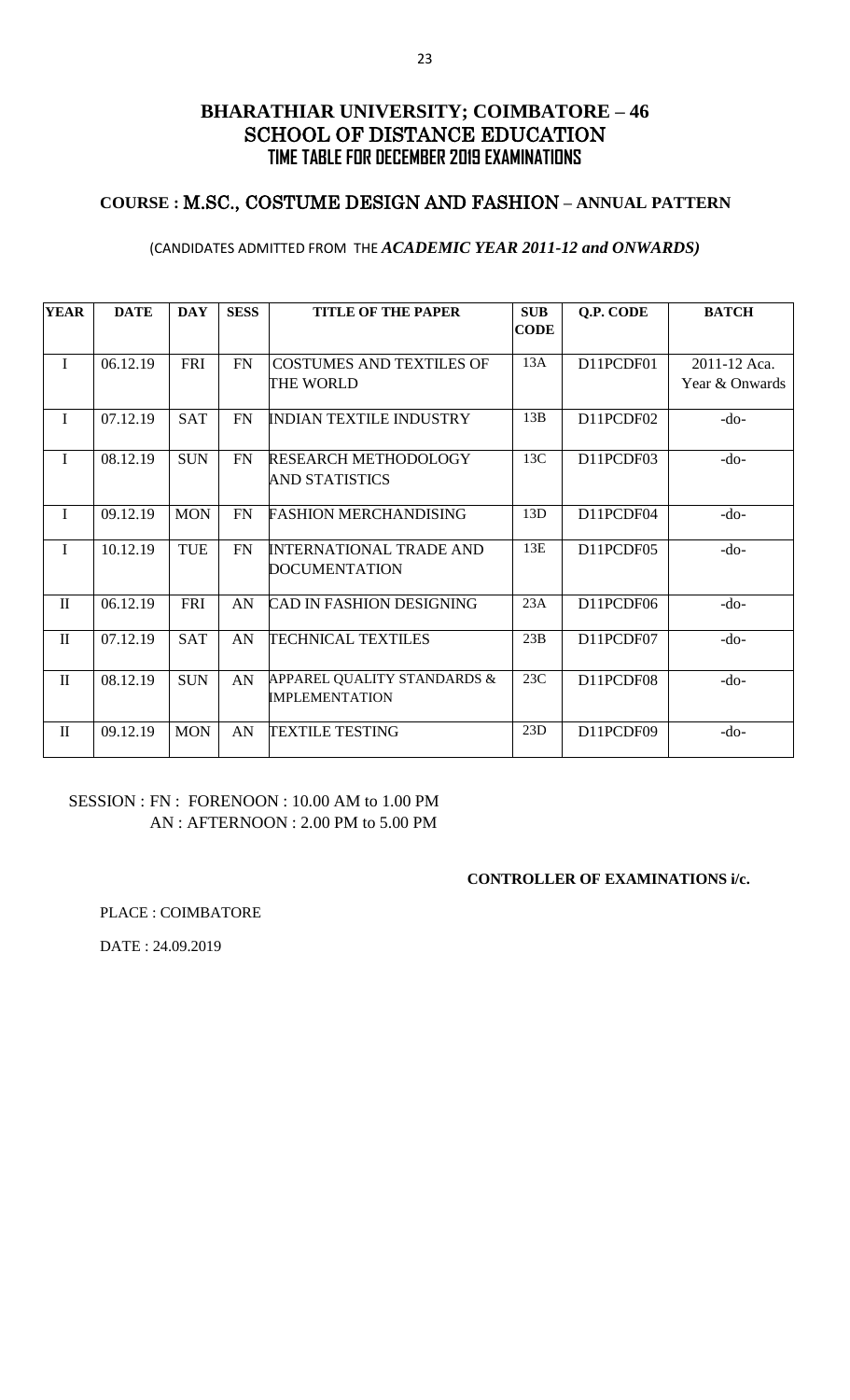## **COURSE :** M.SC., ELECTRONIC MEDIA EDUCATION **– ANNUAL PATTERN**

#### ( CANDIDATES ADMITTED FROM THE *ACADEMIC YEAR 2007-08 ONWARDS)*

| <b>YEAR</b>  | <b>DATE</b> | <b>DAY</b> | <b>SESS</b> | <b>TITLE OF THE PAPER</b>       | <b>SUB</b>  | Q.P.        | <b>BATCH</b>        |
|--------------|-------------|------------|-------------|---------------------------------|-------------|-------------|---------------------|
|              |             |            |             |                                 | <b>CODE</b> | <b>CODE</b> |                     |
| $\bf{I}$     | 06.12.19    | <b>FRI</b> | <b>FN</b>   | PSYCHOLOGY OF LEARNING          | 13A         | D07PEM01    | 2007-08 Aca.        |
|              |             |            |             |                                 |             |             | <b>Year Onwards</b> |
| $\mathbf I$  | 07.12.19    | <b>SAT</b> | FN          | EDUCATIONAL TECHNOLOGY AND      | 13B         | D07PEM02    | $-do-$              |
|              |             |            |             | COMMUNICATION                   |             |             |                     |
| $\mathbf{I}$ | 08.12.19    | <b>SUN</b> | FN          | DEVELOPMENT AND APPLICATIONS    | 13C         | D07PEM03    | $-do-$              |
|              |             |            |             | OF ELECTRONIC MEDIA             |             |             |                     |
| $\mathbf I$  | 09.12.19    | <b>MON</b> | FN          | SCRIPTWRITING AND AUDIO-VIDEO   | 13D         | D07PEM04    | $-do-$              |
|              |             |            |             | <b>PRODUCTION</b>               |             |             |                     |
| I            | 10.12.19    | <b>TUE</b> | <b>FN</b>   | <b>INTERACTIVE MULTIMEDIA</b>   | 13E         | D07PEM05    | $-do-$              |
|              |             |            |             | <b>INSTRUCTION</b>              |             |             |                     |
| $\rm II$     | 06.12.19    | <b>FRI</b> | AN          | <b>INSTRUCTIONAL TECHNOLOGY</b> | 23A         | D07PEM06    | $-do-$              |
| $\mathbf{I}$ | 07.12.19    | <b>SAT</b> | AN          | <b>E-LEARNING MANAGEMENT</b>    | 23B         | D07PEM07    | $-do-$              |
|              |             |            |             | <b>SYSTEMS</b>                  |             |             |                     |
| $\mathbf{I}$ | 08.12.19    | <b>SUN</b> | AN          | <b>GRAPHICS AND ANIMATION</b>   | 23C         | D07PEM08    | $-do-$              |
|              |             |            |             |                                 |             |             |                     |
| $\mathbf{I}$ | 09.12.19    | <b>MON</b> | AN          | <b>WEB DESIGNING</b>            | 23D         | D07PEM09    | $-do-$              |

### SESSION : FN : FORENOON : 10.00 AM to 1.00 PM AN : AFTERNOON : 2.00 PM to 5.00 PM

### **CONTROLLER OF EXAMINATIONS i/c.**

PLACE : COIMBATORE